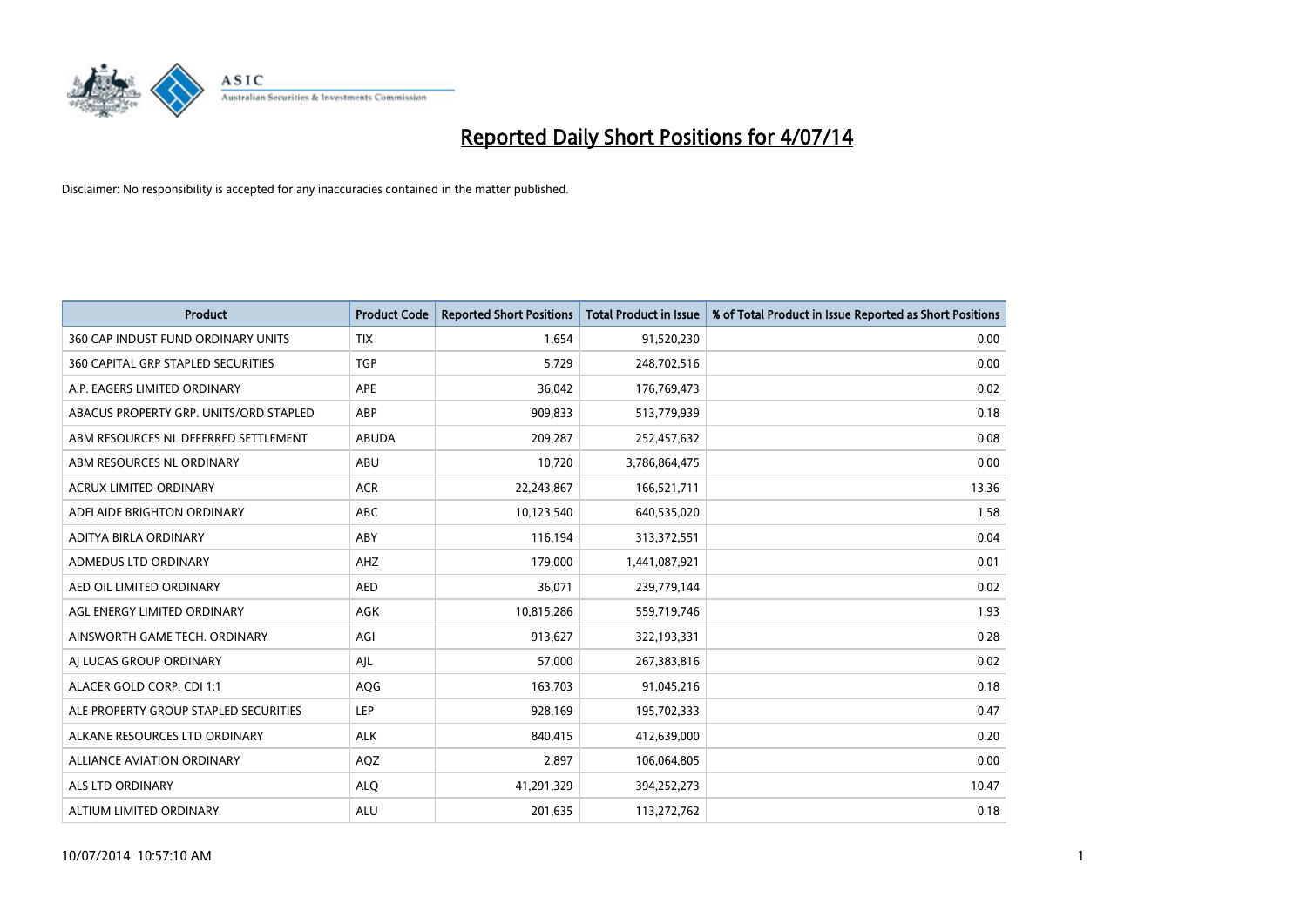

| <b>Product</b>                          | <b>Product Code</b> | <b>Reported Short Positions</b> | <b>Total Product in Issue</b> | % of Total Product in Issue Reported as Short Positions |
|-----------------------------------------|---------------------|---------------------------------|-------------------------------|---------------------------------------------------------|
| ALTONA MINING LTD ORDINARY              | <b>AOH</b>          | 224,645                         | 532,234,704                   | 0.04                                                    |
| ALUMINA LIMITED ORDINARY                | <b>AWC</b>          | 80,425,042                      | 2,806,225,615                 | 2.87                                                    |
| AMALGAMATED HOLDINGS ORDINARY           | AHD                 | 6,580                           | 157,864,530                   | 0.00                                                    |
| AMCOM TELECOMM. ORDINARY                | AMM                 | 2,222,767                       | 264,835,089                   | 0.84                                                    |
| AMCOR LIMITED ORDINARY                  | AMC                 | 6,321,096                       | 1,206,684,923                 | 0.52                                                    |
| AMP CAPITAL CHINA ORDINARY UNITS        | AGF                 | 10,984,000                      | 374,593,484                   | 2.93                                                    |
| AMP LIMITED ORDINARY                    | AMP                 | 32,467,139                      | 2,957,737,964                 | 1.10                                                    |
| ANSELL LIMITED ORDINARY                 | <b>ANN</b>          | 5,866,575                       | 152,937,881                   | 3.84                                                    |
| ANTARES ENERGY LTD ORDINARY             | <b>AZZ</b>          | 479,880                         | 255,000,000                   | 0.19                                                    |
| ANZ BANKING GRP LTD ORDINARY            | ANZ                 | 7,623,177                       | 2,756,583,456                 | 0.28                                                    |
| APA GROUP STAPLED SECURITIES            | APA                 | 14,051,219                      | 835,750,807                   | 1.68                                                    |
| APN NEWS & MEDIA ORDINARY               | <b>APN</b>          | 2,369,162                       | 1,029,041,356                 | 0.23                                                    |
| AQUARIUS PLATINUM. ORDINARY             | <b>AOP</b>          | 4,643,981                       | 1,464,310,359                 | 0.32                                                    |
| AQUILA RESOURCES ORDINARY               | <b>AQA</b>          | 1,645,757                       | 411,804,442                   | 0.40                                                    |
| ARB CORPORATION ORDINARY                | ARP                 | 1,714,389                       | 72,493,302                    | 2.36                                                    |
| ARDENT LEISURE GROUP STAPLED SECURITIES | AAD                 | 4,804,414                       | 405,055,708                   | 1.19                                                    |
| ARENA REIT. ORDINARY UNITS              | <b>ARF</b>          | 25,139                          | 211,495,653                   | 0.01                                                    |
| ARISTOCRAT LEISURE ORDINARY             | <b>ALL</b>          | 4,517,157                       | 551,418,047                   | 0.82                                                    |
| ARRIUM LTD ORDINARY                     | ARI                 | 25,327,697                      | 1,366,183,142                 | 1.85                                                    |
| ASALEO CARE LIMITED ORDINARY            | AHY                 | 3,500,028                       | 603,059,070                   | 0.58                                                    |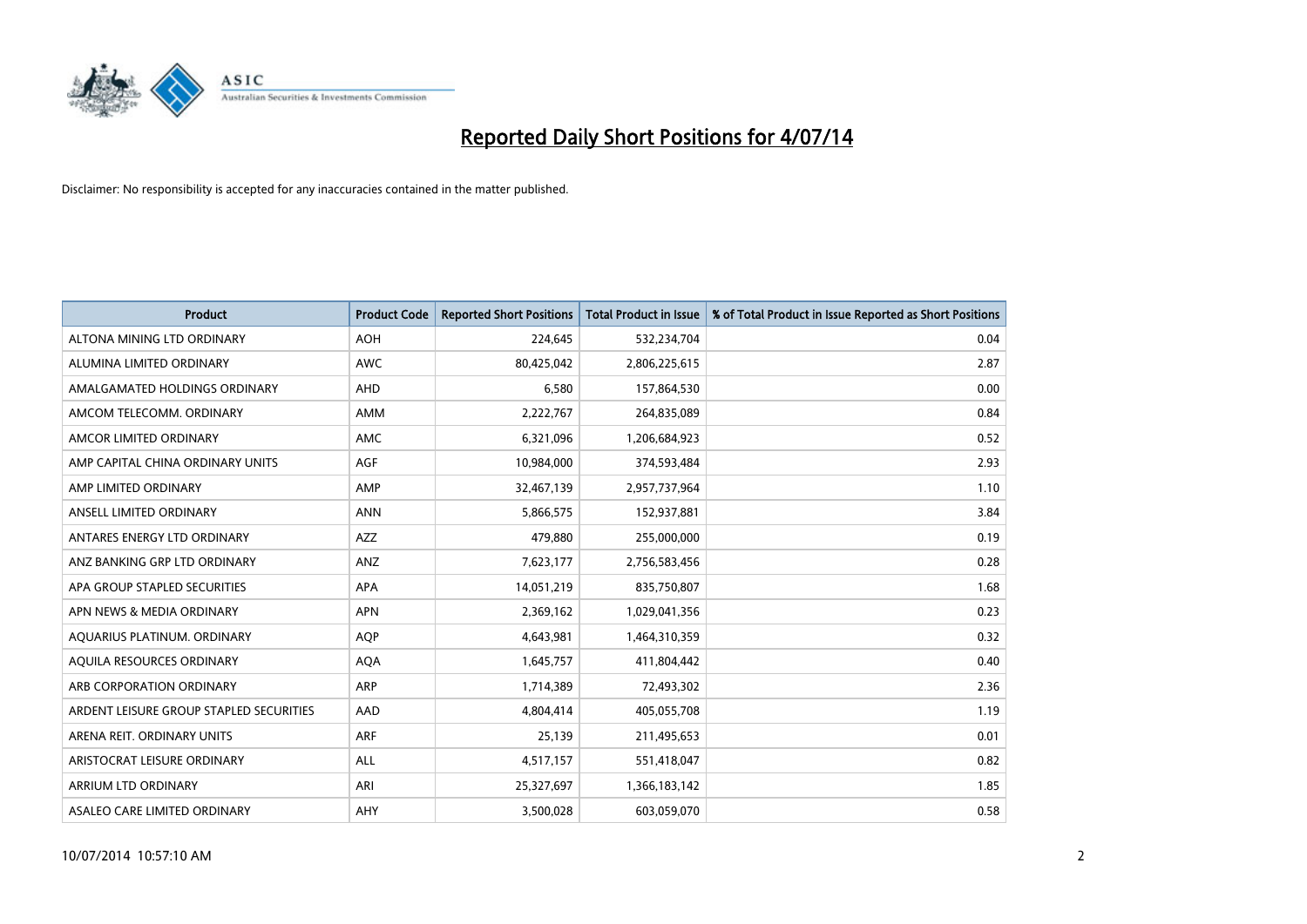

| <b>Product</b>                            | <b>Product Code</b> | <b>Reported Short Positions</b> | <b>Total Product in Issue</b> | % of Total Product in Issue Reported as Short Positions |
|-------------------------------------------|---------------------|---------------------------------|-------------------------------|---------------------------------------------------------|
| ASCIANO LIMITED ORDINARY                  | <b>AIO</b>          | 12,000,473                      | 975,385,664                   | 1.23                                                    |
| ASG GROUP LIMITED ORDINARY                | ASZ                 | 562,788                         | 206,720,839                   | 0.27                                                    |
| ASPEN GROUP ORD/UNITS STAPLED             | <b>APZ</b>          | 24,307                          | 119,948,774                   | 0.02                                                    |
| ASTRO JAP PROP GROUP STAPLED US PROHIBIT. | AJA                 | 14,258                          | 67,211,752                    | 0.02                                                    |
| ASX LIMITED ORDINARY                      | ASX                 | 4,901,328                       | 193,595,162                   | 2.53                                                    |
| ATLAS IRON LIMITED ORDINARY               | <b>AGO</b>          | 90,775,780                      | 915,496,158                   | 9.92                                                    |
| ATRUM COAL NL ORDINARY                    | <b>ATU</b>          | 359,571                         | 76,305,842                    | 0.47                                                    |
| AURIZON HOLDINGS LTD ORDINARY             | AZJ                 | 8,173,947                       | 2,137,284,503                 | 0.38                                                    |
| <b>AURORA OIL &amp; GAS ORDINARY</b>      | <b>AUT</b>          | 15,477                          | 448,785,778                   | 0.00                                                    |
| AUSDRILL LIMITED ORDINARY                 | <b>ASL</b>          | 23,984,069                      | 312,277,224                   | 7.68                                                    |
| AUSENCO LIMITED ORDINARY                  | AAX                 | 3,041,458                       | 168,449,799                   | 1.81                                                    |
| <b>AUSTAL LIMITED ORDINARY</b>            | ASB                 | 123,239                         | 346,379,377                   | 0.04                                                    |
| AUSTBROKERS HOLDINGS ORDINARY             | <b>AUB</b>          | 377,240                         | 59,955,596                    | 0.63                                                    |
| AUSTIN ENGINEERING ORDINARY               | ANG                 | 1,402,311                       | 84,274,004                    | 1.66                                                    |
| AUSTRALAND PROPERTY STAPLED SECURITY      | <b>ALZ</b>          | 36,306                          | 578,984,528                   | 0.01                                                    |
| AUSTRALIAN AGRICULT. ORDINARY             | AAC                 | 3,502,693                       | 532,474,721                   | 0.66                                                    |
| AUSTRALIAN FOUNDAT. ORDINARY              | AFI                 | 100                             | 1,049,055,166                 | 0.00                                                    |
| AUSTRALIAN INFR LTD ORDINARY              | <b>AIX</b>          | 14,364                          | 620,733,944                   | 0.00                                                    |
| AUSTRALIAN PHARM, ORDINARY                | API                 | 10,737,102                      | 488,115,883                   | 2.20                                                    |
| AUTOMOTIVE HOLDINGS ORDINARY              | <b>AHE</b>          | 406,868                         | 306,437,941                   | 0.13                                                    |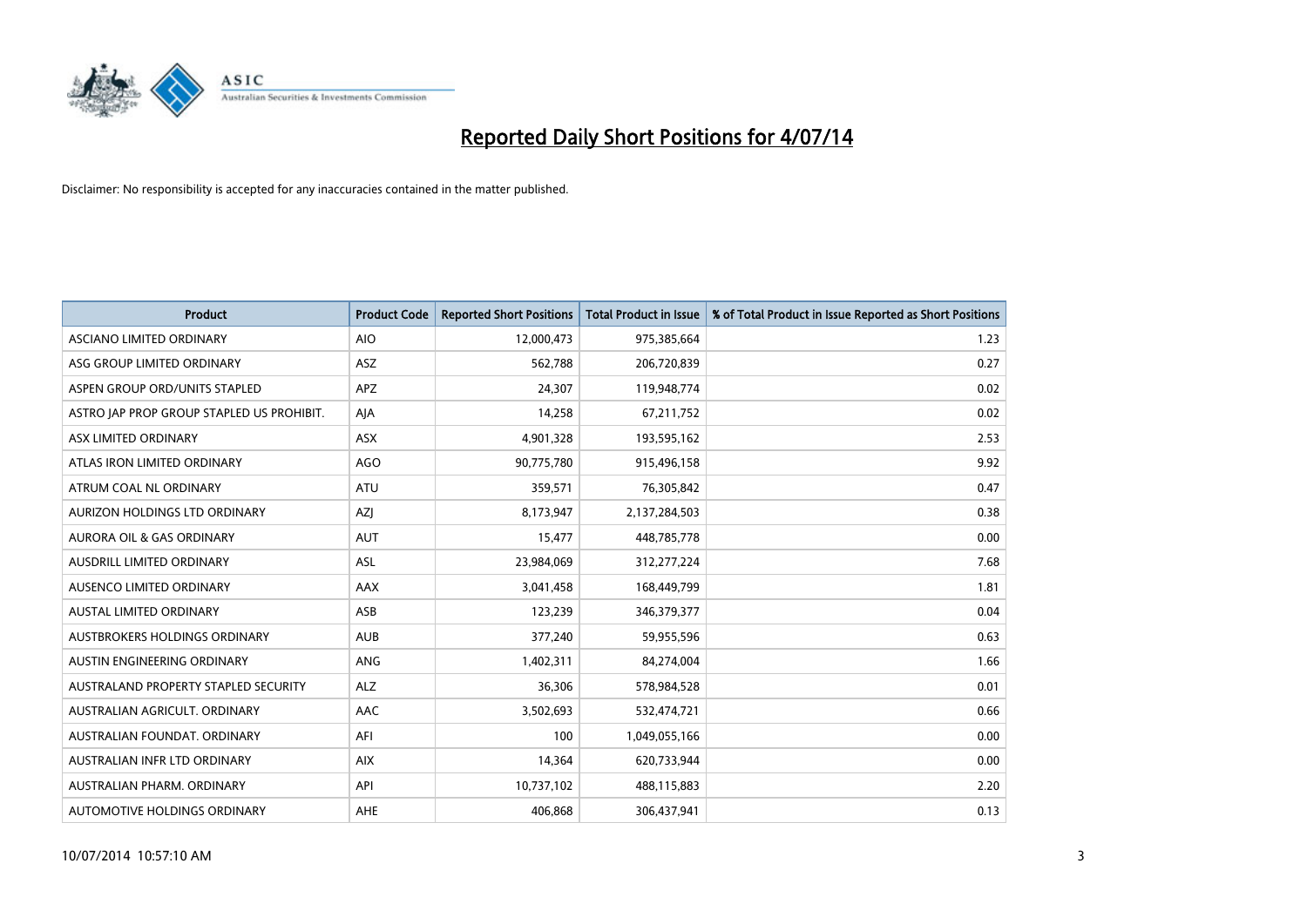

| <b>Product</b>                       | <b>Product Code</b> | <b>Reported Short Positions</b> | <b>Total Product in Issue</b> | % of Total Product in Issue Reported as Short Positions |
|--------------------------------------|---------------------|---------------------------------|-------------------------------|---------------------------------------------------------|
| AVANCO RESOURCES LTD ORDINARY        | AVB                 | 89,724                          | 1,661,675,855                 | 0.01                                                    |
| AVEO GROUP STAPLED SECURITIES        | <b>AOG</b>          | 10,909,249                      | 500,111,460                   | 2.18                                                    |
| AWE LIMITED ORDINARY                 | <b>AWE</b>          | 1,881,843                       | 522,696,385                   | 0.36                                                    |
| AZONTO PET LTD ORDINARY              | APY                 | 1                               | 1,158,625,100                 | 0.00                                                    |
| AZUMAH RESOURCES ORDINARY            | <b>AZM</b>          | 1                               | 356,189,096                   | 0.00                                                    |
| <b>BANDANNA ENERGY ORDINARY</b>      | <b>BND</b>          | 23,973,813                      | 528,481,199                   | 4.54                                                    |
| BANK OF QUEENSLAND. ORDINARY         | <b>BOQ</b>          | 1,955,037                       | 362,516,534                   | 0.54                                                    |
| <b>BANNERMAN RESOURCES ORDINARY</b>  | <b>BMN</b>          | 199,998                         | 326,653,076                   | 0.06                                                    |
| <b>BASE RES LIMITED ORDINARY</b>     | <b>BSE</b>          | 5,517,119                       | 561,840,029                   | 0.98                                                    |
| <b>BATHURST RES LTD. ORDINARY</b>    | <b>BRL</b>          | 1,557,858                       | 944,931,961                   | 0.16                                                    |
| <b>BC IRON LIMITED ORDINARY</b>      | <b>BCI</b>          | 3,408,163                       | 124,345,439                   | 2.74                                                    |
| BEACH ENERGY LIMITED ORDINARY        | <b>BPT</b>          | 16,681,029                      | 1,292,897,809                 | 1.29                                                    |
| BEADELL RESOURCE LTD ORDINARY        | <b>BDR</b>          | 19,878,756                      | 798,657,280                   | 2.49                                                    |
| <b>BEGA CHEESE LTD ORDINARY</b>      | <b>BGA</b>          | 786.562                         | 152,245,802                   | 0.52                                                    |
| BENDIGO AND ADELAIDE ORDINARY        | <b>BEN</b>          | 11,390,660                      | 447,716,078                   | 2.54                                                    |
| BENITEC BIOPHARMA ORDINARY           | <b>BLT</b>          | 1,395                           | 114,898,793                   | 0.00                                                    |
| BENTHAM IMF LTD ORDINARY             | <b>IMF</b>          | 3,976,631                       | 165,370,269                   | 2.40                                                    |
| BERKELEY RESOURCES ORDINARY          | <b>BKY</b>          | 8,353                           | 180,361,323                   | 0.00                                                    |
| <b>BHP BILLITON LIMITED ORDINARY</b> | <b>BHP</b>          | 6,424,472                       | 3,211,691,105                 | 0.20                                                    |
| <b>BIGAIR GROUP LIMITED ORDINARY</b> | <b>BGL</b>          | 45.160                          | 172,872,340                   | 0.03                                                    |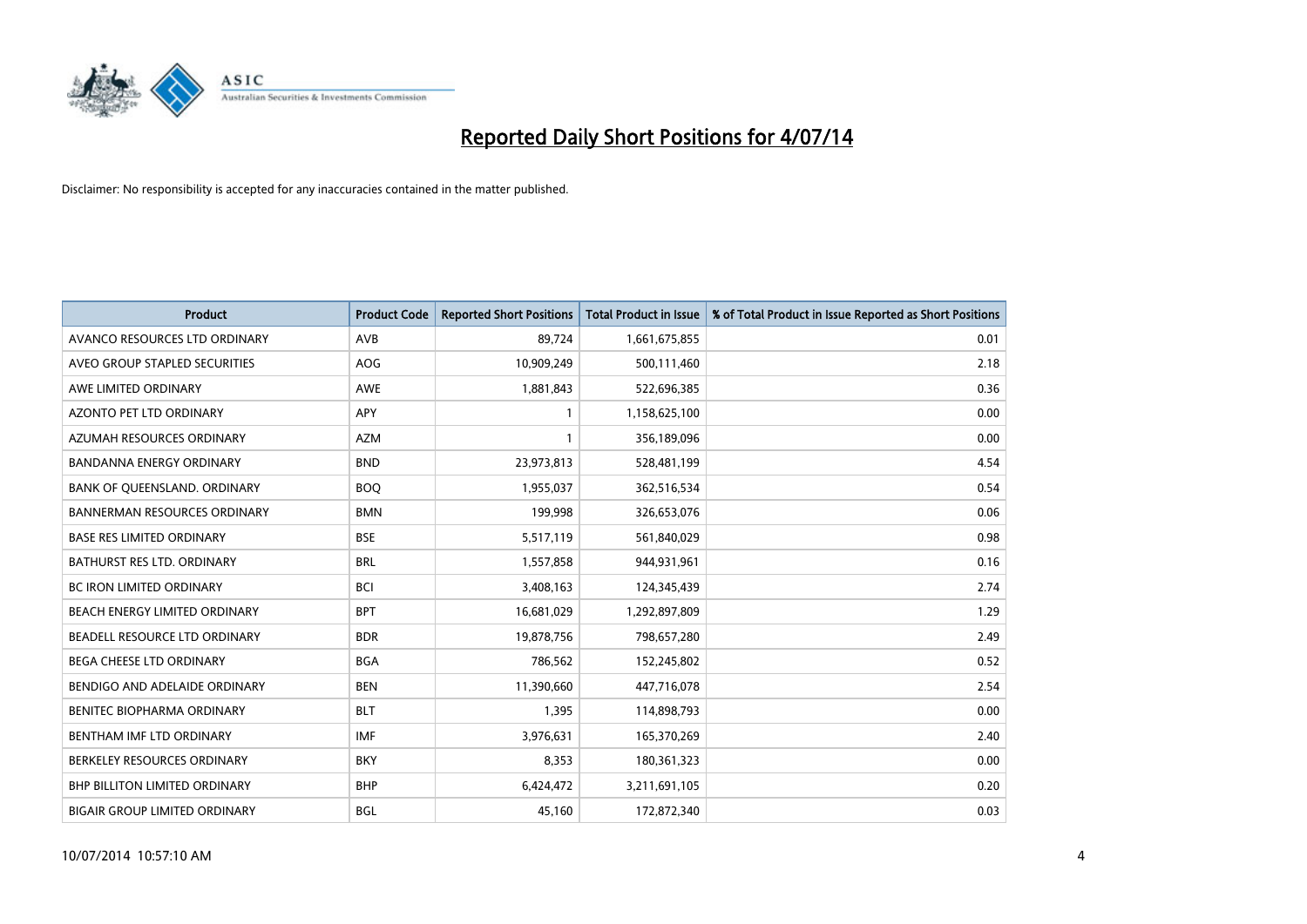

| <b>Product</b>                         | <b>Product Code</b> | <b>Reported Short Positions</b> | <b>Total Product in Issue</b> | % of Total Product in Issue Reported as Short Positions |
|----------------------------------------|---------------------|---------------------------------|-------------------------------|---------------------------------------------------------|
| <b>BILLABONG ORDINARY</b>              | <b>BBG</b>          | 12,818,344                      | 990,370,034                   | 1.29                                                    |
| <b>BIONOMICS LIMITED ORDINARY</b>      | <b>BNO</b>          | 6,591                           | 417,356,567                   | 0.00                                                    |
| <b>BLACKMORES LIMITED ORDINARY</b>     | <b>BKL</b>          | 9,063                           | 17,113,392                    | 0.05                                                    |
| BLACKTHORN RESOURCES ORD US PROHIBITED | <b>BTR</b>          | 53,068                          | 164,285,950                   | 0.03                                                    |
| <b>BLUESCOPE STEEL LTD ORDINARY</b>    | <b>BSL</b>          | 684,117                         | 558,848,896                   | 0.12                                                    |
| <b>BOART LONGYEAR ORDINARY</b>         | <b>BLY</b>          | 38,198,417                      | 461,163,412                   | 8.28                                                    |
| <b>BORAL LIMITED, ORDINARY</b>         | <b>BLD</b>          | 18,955,950                      | 782,736,249                   | 2.42                                                    |
| <b>BRADKEN LIMITED ORDINARY</b>        | <b>BKN</b>          | 14,897,012                      | 171,027,249                   | 8.71                                                    |
| <b>BRAMBLES LIMITED ORDINARY</b>       | <b>BXB</b>          | 1,749,384                       | 1,563,418,137                 | 0.11                                                    |
| <b>BREVILLE GROUP LTD ORDINARY</b>     | <b>BRG</b>          | 3,365,915                       | 130,095,322                   | 2.59                                                    |
| BRICKWORKS LIMITED ORDINARY            | <b>BKW</b>          | 80,556                          | 148,038,996                   | 0.05                                                    |
| BROCKMAN MINING LTD ORDINARY           | <b>BCK</b>          | 414,026                         | 8,381,982,131                 | 0.00                                                    |
| BT INVESTMENT MNGMNT ORDINARY          | <b>BTT</b>          | 93,426                          | 284,384,906                   | 0.03                                                    |
| <b>BURSON GROUP LTD ORDINARY</b>       | <b>BAP</b>          | 10,482                          | 163,585,666                   | 0.01                                                    |
| <b>BURU ENERGY ORDINARY</b>            | <b>BRU</b>          | 18,475,701                      | 298,505,530                   | 6.19                                                    |
| <b>BWP TRUST ORDINARY UNITS</b>        | <b>BWP</b>          | 8,559,817                       | 634,395,195                   | 1.35                                                    |
| CABCHARGE AUSTRALIA ORDINARY           | CAB                 | 10,143,722                      | 120,430,683                   | 8.42                                                    |
| CALIBRE GROUP LTD ORDINARY             | <b>CGH</b>          | 2,293                           | 333,200,148                   | 0.00                                                    |
| CALTEX AUSTRALIA ORDINARY              | <b>CTX</b>          | 2,816,080                       | 270,000,000                   | 1.04                                                    |
| CAPITOL HEALTH ORDINARY                | CAJ                 | 306,591                         | 431,180,115                   | 0.07                                                    |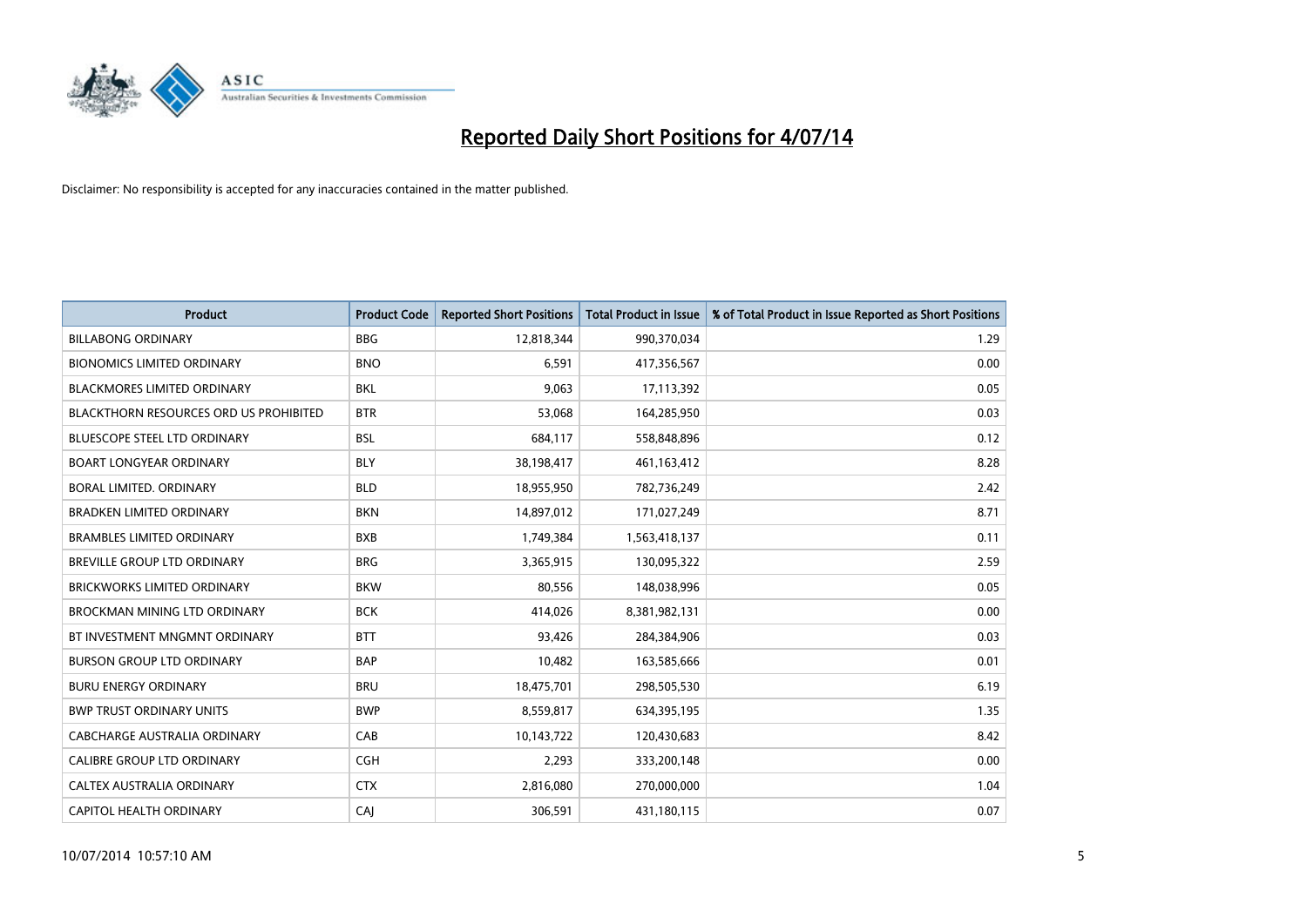

| <b>Product</b>                          | <b>Product Code</b> | <b>Reported Short Positions</b> | <b>Total Product in Issue</b> | % of Total Product in Issue Reported as Short Positions |
|-----------------------------------------|---------------------|---------------------------------|-------------------------------|---------------------------------------------------------|
| <b>CARDNO LIMITED ORDINARY</b>          | CDD                 | 7,370,808                       | 162,627,638                   | 4.53                                                    |
| <b>CARINDALE PROPERTY UNIT</b>          | <b>CDP</b>          | 109                             | 70,000,000                    | 0.00                                                    |
| CARNARVON PETROLEUM ORDINARY            | <b>CVN</b>          | 734                             | 987,176,977                   | 0.00                                                    |
| CARSALES.COM LTD ORDINARY               | <b>CRZ</b>          | 6,517,627                       | 237,828,965                   | 2.74                                                    |
| <b>CASH CONVERTERS ORDINARY</b>         | CCV                 | 9,820,529                       | 428,886,124                   | 2.29                                                    |
| CEDAR WOODS PROP. ORDINARY              | <b>CWP</b>          | 229,710                         | 78,336,371                    | 0.29                                                    |
| CENTRAL PETROLEUM ORDINARY              | <b>CTP</b>          | 3,650,594                       | 348,718,957                   | 1.05                                                    |
| CERAMIC FUEL CELLS ORDINARY             | <b>CFU</b>          | 4,058                           | 2,507,761,565                 | 0.00                                                    |
| CFS RETAIL TRUST GRP STAPLED SECURITIES | <b>CFX</b>          | 72,175,895                      | 3,018,050,810                 | 2.39                                                    |
| <b>CHALLENGER LIMITED ORDINARY</b>      | <b>CGF</b>          | 710,865                         | 530,862,585                   | 0.13                                                    |
| CHANDLER MACLEOD LTD ORDINARY           | <b>CMG</b>          | 56,137                          | 547,985,086                   | 0.01                                                    |
| CHARTER HALL GROUP STAPLED US PROHIBIT. | <b>CHC</b>          | 323,151                         | 347,989,262                   | 0.09                                                    |
| <b>CHARTER HALL RETAIL UNITS</b>        | <b>COR</b>          | 9,629,259                       | 369,040,750                   | 2.61                                                    |
| <b>CHORUS LIMITED ORDINARY</b>          | <b>CNU</b>          | 121,127                         | 396,369,767                   | 0.03                                                    |
| COAL OF AFRICA LTD ORDINARY             | <b>CZA</b>          | 426                             | 1,048,368,613                 | 0.00                                                    |
| COALSPUR MINES LTD ORDINARY             | <b>CPL</b>          | 2,837,894                       | 641,544,455                   | 0.44                                                    |
| COBAR CONSOLIDATED ORDINARY             | CCU                 | 100,000                         | 329,715,353                   | 0.03                                                    |
| COCA-COLA AMATIL ORDINARY               | <b>CCL</b>          | 10,346,186                      | 763,590,249                   | 1.35                                                    |
| <b>COCHLEAR LIMITED ORDINARY</b>        | <b>COH</b>          | 10,402,994                      | 57,062,020                    | 18.23                                                   |
| <b>COCKATOO COAL ORDINARY</b>           | <b>COK</b>          | 167,987                         | 4,560,196,928                 | 0.00                                                    |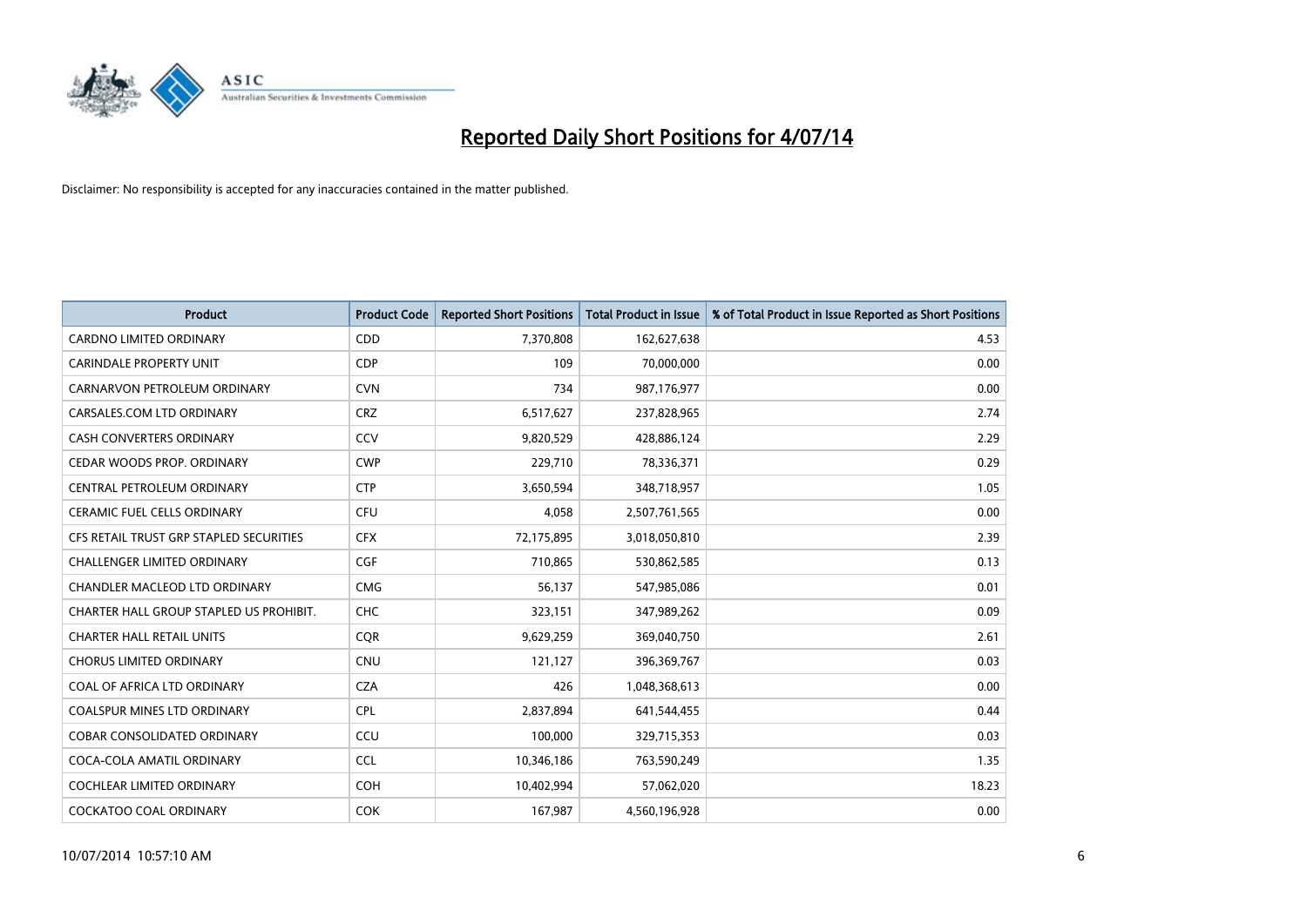

| <b>Product</b>                          | <b>Product Code</b> | <b>Reported Short Positions</b> | <b>Total Product in Issue</b> | % of Total Product in Issue Reported as Short Positions |
|-----------------------------------------|---------------------|---------------------------------|-------------------------------|---------------------------------------------------------|
| <b>CODAN LIMITED ORDINARY</b>           | <b>CDA</b>          | 662,856                         | 176,969,924                   | 0.37                                                    |
| COFFEY INTERNATIONAL ORDINARY           | <b>COF</b>          | 7,994                           | 255,833,165                   | 0.00                                                    |
| <b>COKAL LTD ORDINARY</b>               | <b>CKA</b>          | 6,820                           | 471,103,926                   | 0.00                                                    |
| <b>COLLECTION HOUSE ORDINARY</b>        | <b>CLH</b>          | 2,168,587                       | 129,717,785                   | 1.67                                                    |
| COMMONWEALTH BANK, ORDINARY             | <b>CBA</b>          | 10,126,168                      | 1,621,319,194                 | 0.62                                                    |
| <b>COMPASS RESOURCES ORDINARY</b>       | <b>CMR</b>          | 7,472                           | 1,403,744,100                 | 0.00                                                    |
| <b>COMPUTERSHARE LTD ORDINARY</b>       | <b>CPU</b>          | 12,319,100                      | 556,203,079                   | 2.21                                                    |
| <b>CORP TRAVEL LIMITED ORDINARY</b>     | <b>CTD</b>          | 345,919                         | 89,890,762                    | 0.38                                                    |
| <b>COVENTRY GROUP ORDINARY</b>          | <b>CYG</b>          | 3,529                           | 38,197,116                    | 0.01                                                    |
| <b>COVER-MORE GRP LTD ORDINARY</b>      | <b>CVO</b>          | 6,194,238                       | 317,750,000                   | 1.95                                                    |
| <b>CREDIT CORP GROUP ORDINARY</b>       | <b>CCP</b>          | 182,309                         | 46,131,882                    | 0.40                                                    |
| <b>CROMWELL PROP STAPLED SECURITIES</b> | <b>CMW</b>          | 13,288,268                      | 1,727,280,850                 | 0.77                                                    |
| <b>CROWE HORWATH AUS ORDINARY</b>       | <b>CRH</b>          | 472,156                         | 273,005,429                   | 0.17                                                    |
| <b>CROWN RESORTS LTD ORDINARY</b>       | <b>CWN</b>          | 4,832,648                       | 728,394,185                   | 0.66                                                    |
| <b>CSG LIMITED ORDINARY</b>             | CSV                 | 187,367                         | 278,840,492                   | 0.07                                                    |
| <b>CSL LIMITED ORDINARY</b>             | <b>CSL</b>          | 760,158                         | 475,835,336                   | 0.16                                                    |
| <b>CSR LIMITED ORDINARY</b>             | <b>CSR</b>          | 16,450,653                      | 506,000,315                   | 3.25                                                    |
| <b>CUDECO LIMITED ORDINARY</b>          | CDU                 | 8,979,273                       | 235,119,260                   | 3.82                                                    |
| DART ENERGY LTD ORDINARY                | <b>DTE</b>          | 6,597,648                       | 1,108,752,733                 | 0.60                                                    |
| DATA#3 LIMITED ORDINARY                 | <b>DTL</b>          | 304,873                         | 153,974,950                   | 0.20                                                    |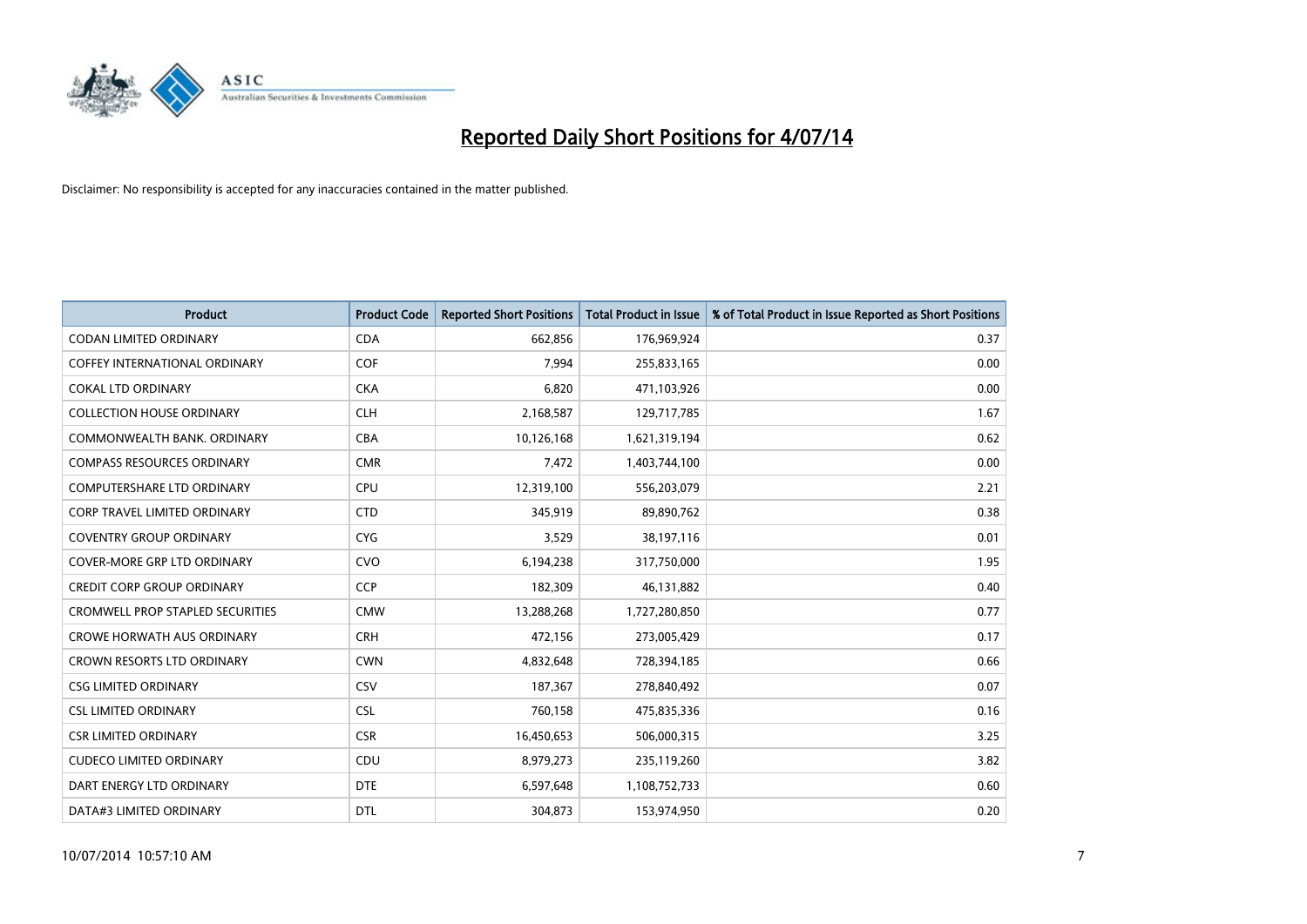

| <b>Product</b>                     | <b>Product Code</b> | <b>Reported Short Positions</b> | <b>Total Product in Issue</b> | % of Total Product in Issue Reported as Short Positions |
|------------------------------------|---------------------|---------------------------------|-------------------------------|---------------------------------------------------------|
| DAVID JONES LIMITED ORDINARY       | <b>DJS</b>          | 20,871,364                      | 537,137,845                   | 3.89                                                    |
| DECMIL GROUP LIMITED ORDINARY      | <b>DCG</b>          | 1,398,027                       | 168,657,794                   | 0.83                                                    |
| DEEP YELLOW LIMITED ORDINARY       | <b>DYL</b>          | 1,050                           | 1,617,041,367                 | 0.00                                                    |
| DEXUS PROPERTY GROUP STAPLED UNITS | <b>DXS</b>          | 13,511,325                      | 5,433,110,810                 | 0.25                                                    |
| DICK SMITH HLDGS ORDINARY          | <b>DSH</b>          | 17,734,580                      | 236,511,364                   | 7.50                                                    |
| DISCOVERY METALS LTD ORDINARY      | <b>DML</b>          | 1,310,235                       | 644,039,581                   | 0.20                                                    |
| DOMINO PIZZA ENTERPR ORDINARY      | <b>DMP</b>          | 2,518,023                       | 85,933,273                    | 2.93                                                    |
| DONACO INTERNATIONAL ORDINARY      | <b>DNA</b>          | 1,519,912                       | 460,282,631                   | 0.33                                                    |
| DORAY MINERALS LTD ORDINARY        | <b>DRM</b>          | 53,656                          | 163,401,768                   | 0.03                                                    |
| DOWNER EDI LIMITED ORDINARY        | <b>DOW</b>          | 18,962,829                      | 435,399,975                   | 4.36                                                    |
| DRILLSEARCH ENERGY ORDINARY        | <b>DLS</b>          | 19,068,981                      | 445,898,470                   | 4.28                                                    |
| DUET GROUP STAPLED US PROHIBIT.    | <b>DUE</b>          | 5,025,653                       | 1,317,809,323                 | 0.38                                                    |
| DULUXGROUP LIMITED ORDINARY        | <b>DLX</b>          | 1,353,661                       | 383,503,942                   | 0.35                                                    |
| DWS LTD ORDINARY                   | <b>DWS</b>          | 145,096                         | 132,362,763                   | 0.11                                                    |
| ECHO ENTERTAINMENT ORDINARY        | EGP                 | 9,564,850                       | 825,672,730                   | 1.16                                                    |
| ELDERS LIMITED ORDINARY            | <b>ELD</b>          | 19,076,591                      | 455,013,329                   | 4.19                                                    |
| ELEMENTAL MINERALS ORDINARY        | <b>ELM</b>          | 129,128                         | 305,063,391                   | 0.04                                                    |
| <b>EMECO HOLDINGS ORDINARY</b>     | <b>EHL</b>          | 9,071,109                       | 599,675,707                   | 1.51                                                    |
| <b>ENDEAVOUR MIN CORP CDI 1:1</b>  | <b>EVR</b>          | 31,265                          | 57,448,149                    | 0.05                                                    |
| ENERGY RESOURCES ORDINARY 'A'      | ERA                 | 10,016,727                      | 517,725,062                   | 1.93                                                    |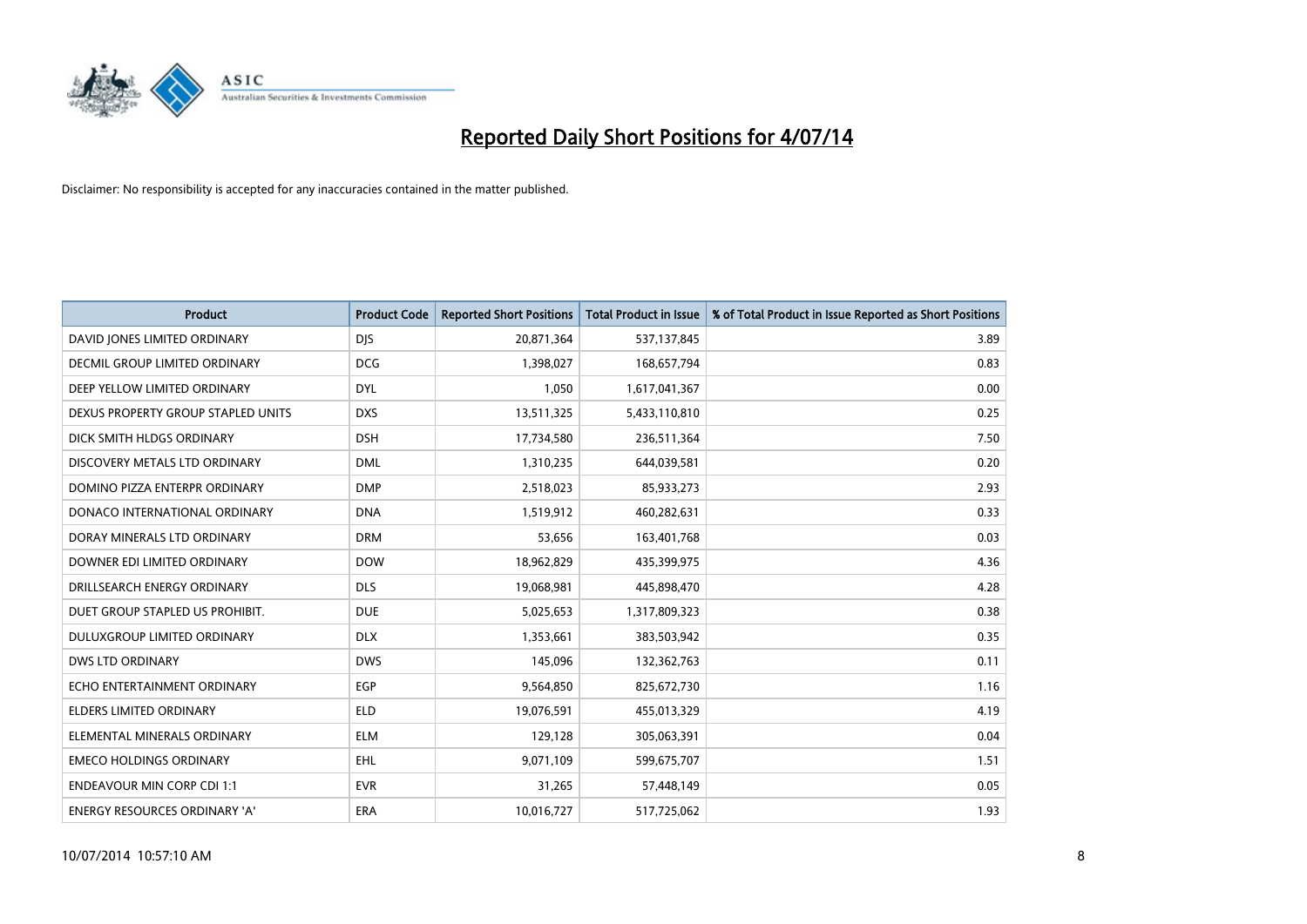

| <b>Product</b>                         | <b>Product Code</b> | <b>Reported Short Positions</b> | <b>Total Product in Issue</b> | % of Total Product in Issue Reported as Short Positions |
|----------------------------------------|---------------------|---------------------------------|-------------------------------|---------------------------------------------------------|
| <b>ENERGY WORLD CORPOR, ORDINARY</b>   | <b>EWC</b>          | 43,000,274                      | 1,734,166,672                 | 2.48                                                    |
| ENVESTRA LIMITED ORDINARY              | <b>ENV</b>          | 831,498                         | 1,796,808,474                 | 0.05                                                    |
| EQUATORIAL RES LTD ORDINARY            | EQX                 | 174                             | 122,185,353                   | 0.00                                                    |
| EQUITY TRUSTEES ORDINARY               | EQT                 | 287                             | 19,104,667                    | 0.00                                                    |
| ERM POWER LIMITED ORDINARY             | EPW                 | 459,180                         | 239,269,727                   | 0.19                                                    |
| EVOLUTION MINING LTD ORDINARY          | <b>EVN</b>          | 26,893,910                      | 709,989,453                   | 3.79                                                    |
| FAIRFAX MEDIA LTD ORDINARY             | <b>FXJ</b>          | 75,693,728                      | 2,351,955,725                 | 3.22                                                    |
| <b>FANTASTIC HOLDINGS ORDINARY</b>     | <b>FAN</b>          | 16,755                          | 103,068,398                   | 0.02                                                    |
| FAR LTD ORDINARY                       | FAR                 | 4,924,327                       | 2,699,846,742                 | 0.18                                                    |
| FEDERATION CNTRES ORD/UNIT STAPLED SEC | <b>FDC</b>          | 2,181,112                       | 1,427,641,565                 | 0.15                                                    |
| FINBAR GROUP LIMITED ORDINARY          | FRI                 | 20,198                          | 227,018,204                   | 0.01                                                    |
| FISHER & PAYKEL H. ORDINARY            | <b>FPH</b>          | 2,003                           | 551,799,963                   | 0.00                                                    |
| FLEETWOOD CORP ORDINARY                | <b>FWD</b>          | 2,051,342                       | 60,581,211                    | 3.39                                                    |
| FLETCHER BUILDING ORDINARY             | <b>FBU</b>          | 1,405,689                       | 687,854,788                   | 0.20                                                    |
| FLEXIGROUP LIMITED ORDINARY            | FXL                 | 3,202,969                       | 304,096,060                   | 1.05                                                    |
| FLIGHT CENTRE TRAVEL ORDINARY          | <b>FLT</b>          | 5,743,375                       | 100,571,642                   | 5.71                                                    |
| FLINDERS MINES LTD ORDINARY            | <b>FMS</b>          | 42,551,000                      | 2,400,995,602                 | 1.77                                                    |
| FOCUS MINERALS LTD ORDINARY            | <b>FML</b>          | 1,936,206                       | 9,137,375,877                 | 0.02                                                    |
| <b>FOLKESTONE EDU TRUST UNITS</b>      | <b>FET</b>          | 13                              | 205,069,661                   | 0.00                                                    |
| <b>FORGE GROUP LIMITED ORDINARY</b>    | FGE                 | 458,130                         | 86,169,014                    | 0.53                                                    |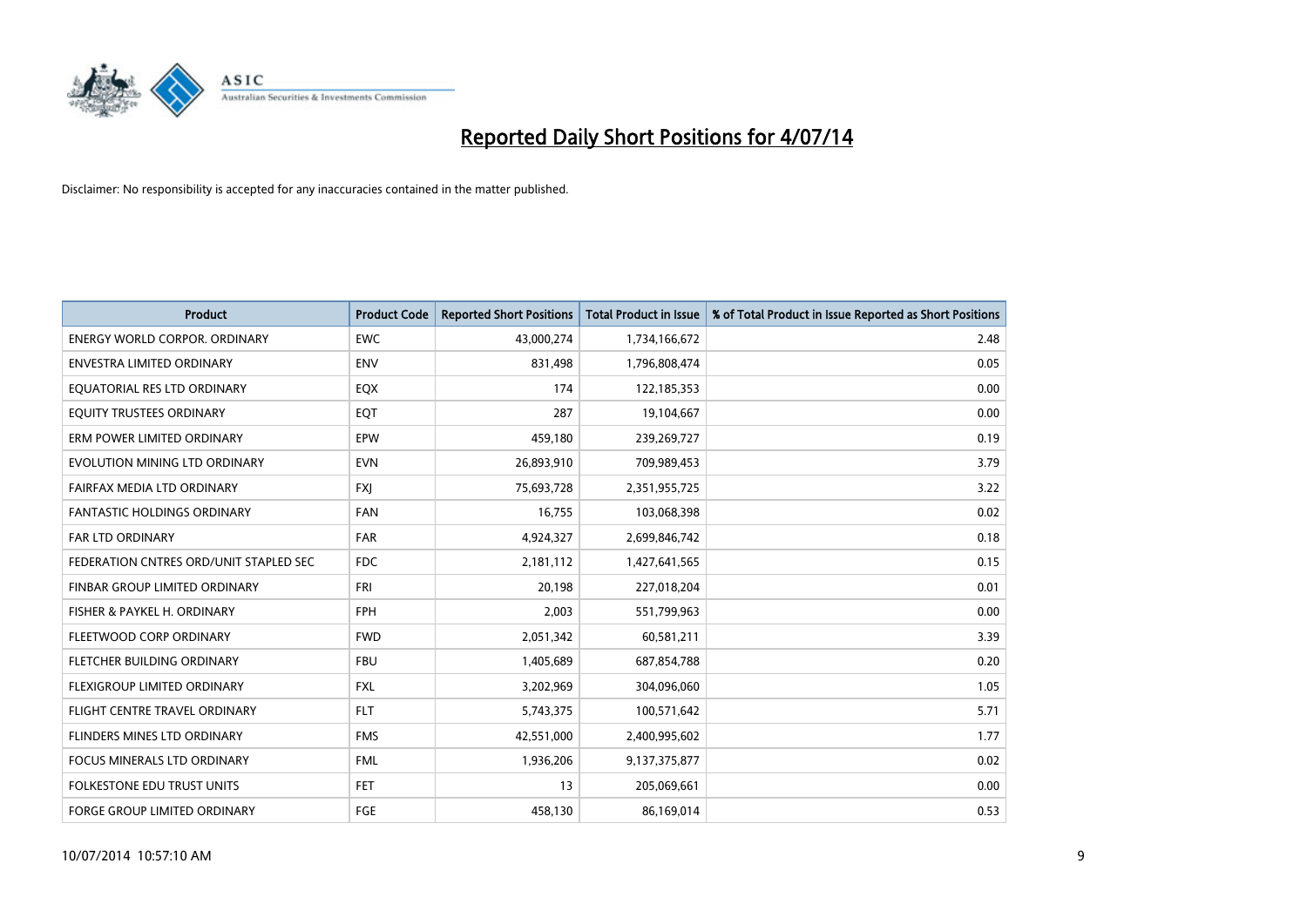

| <b>Product</b>                                   | <b>Product Code</b> | <b>Reported Short Positions</b> | <b>Total Product in Issue</b> | % of Total Product in Issue Reported as Short Positions |
|--------------------------------------------------|---------------------|---------------------------------|-------------------------------|---------------------------------------------------------|
| FORTESCUE METALS GRP ORDINARY                    | <b>FMG</b>          | 210,428,131                     | 3,113,798,151                 | 6.76                                                    |
| FREEDOM FOOD LTD ORDINARY                        | <b>FNP</b>          | 13,870                          | 150,645,371                   | 0.01                                                    |
| <b>G.U.D. HOLDINGS ORDINARY</b>                  | GUD                 | 3,456,469                       | 70,939,492                    | 4.87                                                    |
| <b>G8 EDUCATION LIMITED ORDINARY</b>             | <b>GEM</b>          | 9,036,078                       | 330,941,088                   | 2.73                                                    |
| <b>GALAXY RESOURCES ORDINARY</b>                 | <b>GXY</b>          | 46,556                          | 1,027,077,829                 | 0.00                                                    |
| <b>GDI PROPERTY GRP STAPLED SECURITIES</b>       | <b>GDI</b>          | 168,323                         | 567,575,025                   | 0.03                                                    |
| <b>GENETIC TECHNOLOGIES ORDINARY</b>             | <b>GTG</b>          | 873,000                         | 613,918,492                   | 0.14                                                    |
| <b>GENWORTH MORTGAGE ORDINARY</b>                | <b>GMA</b>          | 8,931,129                       | 650,000,000                   | 1.37                                                    |
| <b>GEODYNAMICS LIMITED ORDINARY</b>              | GDY                 | 819                             | 435,880,130                   | 0.00                                                    |
| <b>GINDALBIE METALS LTD ORDINARY</b>             | GBG                 | 34,432,200                      | 1,494,007,381                 | 2.30                                                    |
| <b>GOODMAN FIELDER, ORDINARY</b>                 | <b>GFF</b>          | 12,665,016                      | 1,955,559,207                 | 0.65                                                    |
| <b>GOODMAN GROUP STAPLED</b>                     | <b>GMG</b>          | 10,286,352                      | 1,727,685,976                 | 0.60                                                    |
| <b>GPT GROUP STAPLED SEC.</b>                    | <b>GPT</b>          | 4,769,923                       | 1,685,460,955                 | 0.28                                                    |
| <b>GRAINCORP LIMITED A CLASS ORDINARY</b>        | <b>GNC</b>          | 11,368,579                      | 228,855,628                   | 4.97                                                    |
| <b>GRANGE RESOURCES, ORDINARY</b>                | <b>GRR</b>          | 4,950,729                       | 1,157,097,869                 | 0.43                                                    |
| <b>GREENCROSS LIMITED ORDINARY</b>               | GXL                 | 584,406                         | 102,684,303                   | 0.57                                                    |
| <b>GREENLAND MIN EN LTD ORDINARY</b>             | GGG                 | 6,972,707                       | 576,477,827                   | 1.21                                                    |
| GREENLAND MIN EN LTD RIGHTS 26-JUN-14            | GGGR                | 4,630                           | 88,685,050                    | 0.01                                                    |
| <b>GROWTHPOINT PROPERTY ORD/UNIT STAPLED SEC</b> | GOZ                 | 21,798                          | 540,115,360                   | 0.00                                                    |
| <b>GRYPHON MINERALS LTD ORDINARY</b>             | GRY                 | 4,243,001                       | 401,011,505                   | 1.06                                                    |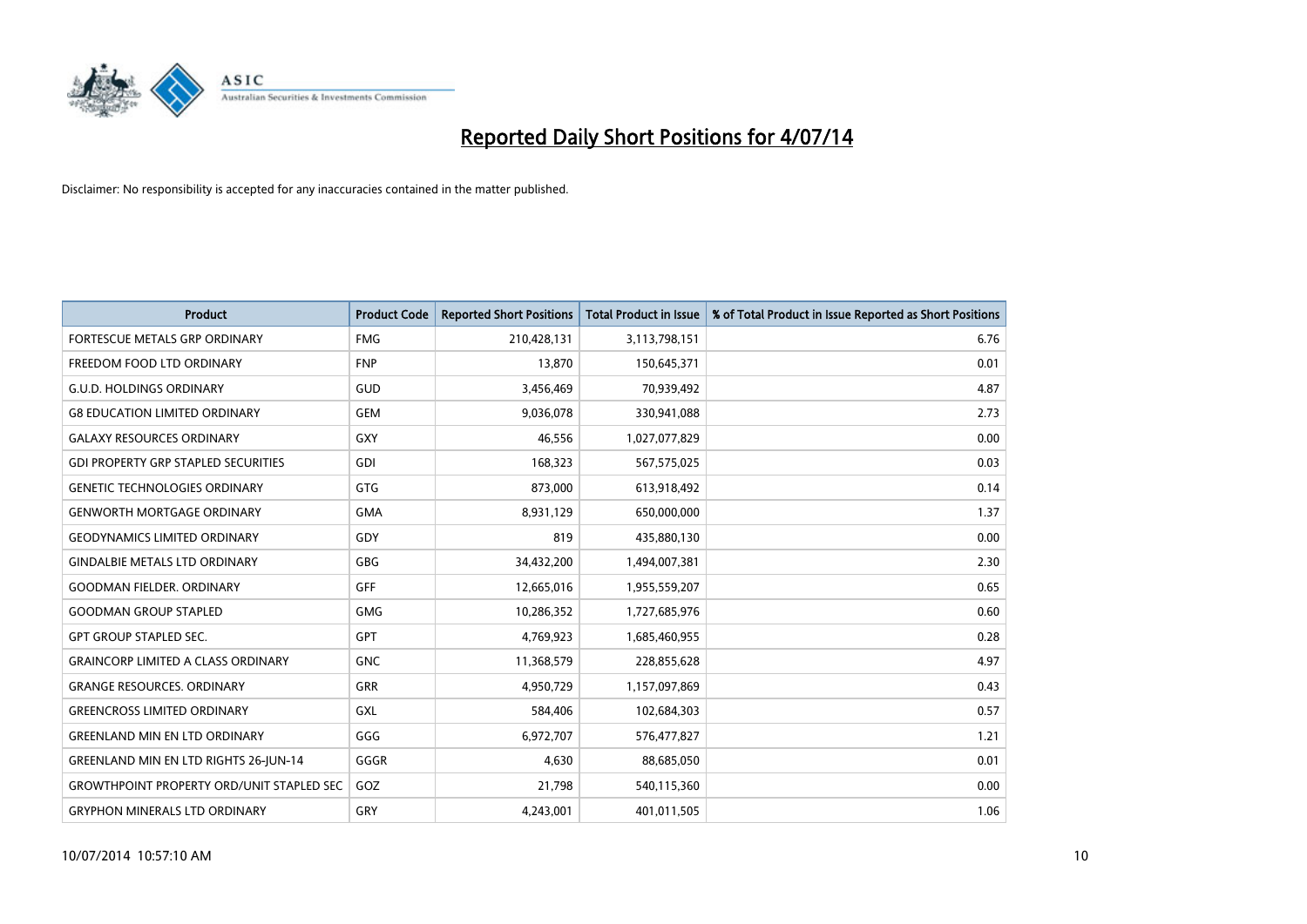

| <b>Product</b>                           | <b>Product Code</b> | <b>Reported Short Positions</b> | <b>Total Product in Issue</b> | % of Total Product in Issue Reported as Short Positions |
|------------------------------------------|---------------------|---------------------------------|-------------------------------|---------------------------------------------------------|
| <b>GUILDFORD COAL LTD ORDINARY</b>       | <b>GUF</b>          | 497,891                         | 761,857,020                   | 0.07                                                    |
| <b>GWA GROUP LTD ORDINARY</b>            | <b>GWA</b>          | 17,113,835                      | 306,533,770                   | 5.58                                                    |
| HARVEY NORMAN ORDINARY                   | <b>HVN</b>          | 58,726,125                      | 1,062,316,784                 | 5.53                                                    |
| <b>HENDERSON GROUP CDI 1:1</b>           | HGG                 | 1,394,866                       | 662,378,459                   | 0.21                                                    |
| HFA HOLDINGS LIMITED ORDINARY            | <b>HFA</b>          | 3,809                           | 136,548,880                   | 0.00                                                    |
| HIGHFIELD RES LTD ORDINARY               | <b>HFR</b>          | 26,134                          | 155,825,003                   | 0.02                                                    |
| <b>HIGHLANDS PACIFIC ORDINARY</b>        | <b>HIG</b>          | 3,153                           | 854,261,346                   | 0.00                                                    |
| <b>HILLS LTD ORDINARY</b>                | HIL                 | 124,301                         | 234,673,087                   | 0.05                                                    |
| HORIZON OIL LIMITED ORDINARY             | <b>HZN</b>          | 61,441,385                      | 1,301,981,265                 | 4.72                                                    |
| <b>IBUY GROUP LTD ORDINARY</b>           | <b>IBY</b>          | 3,673,988                       | 426,069,834                   | 0.86                                                    |
| <b>IINET LIMITED ORDINARY</b>            | <b>IIN</b>          | 11,164,144                      | 161,238,847                   | 6.92                                                    |
| <b>ILUKA RESOURCES ORDINARY</b>          | <b>ILU</b>          | 38,188,357                      | 418,700,517                   | 9.12                                                    |
| <b>IMDEX LIMITED ORDINARY</b>            | <b>IMD</b>          | 3,701,219                       | 212,110,368                   | 1.74                                                    |
| <b>INCITEC PIVOT ORDINARY</b>            | IPL                 | 29,077,649                      | 1,654,998,197                 | 1.76                                                    |
| <b>INDEPENDENCE GROUP ORDINARY</b>       | IGO                 | 213,355                         | 233,323,905                   | 0.09                                                    |
| INDOPHIL RESOURCES ORDINARY              | <b>IRN</b>          | 153,250                         | 1,203,146,194                 | 0.01                                                    |
| <b>INDUSTRIA REIT STAPLED</b>            | <b>IDR</b>          | 110,402                         | 125,000,001                   | 0.09                                                    |
| <b>INFIGEN ENERGY STAPLED SECURITIES</b> | <b>IFN</b>          | 2,707,403                       | 764,993,434                   | 0.35                                                    |
| <b>INFOMEDIA LTD ORDINARY</b>            | <b>IFM</b>          | 24,683                          | 306,766,855                   | 0.01                                                    |
| <b>INGENIA GROUP STAPLED SECURITIES</b>  | <b>INA</b>          | 2,335,890                       | 678,058,232                   | 0.34                                                    |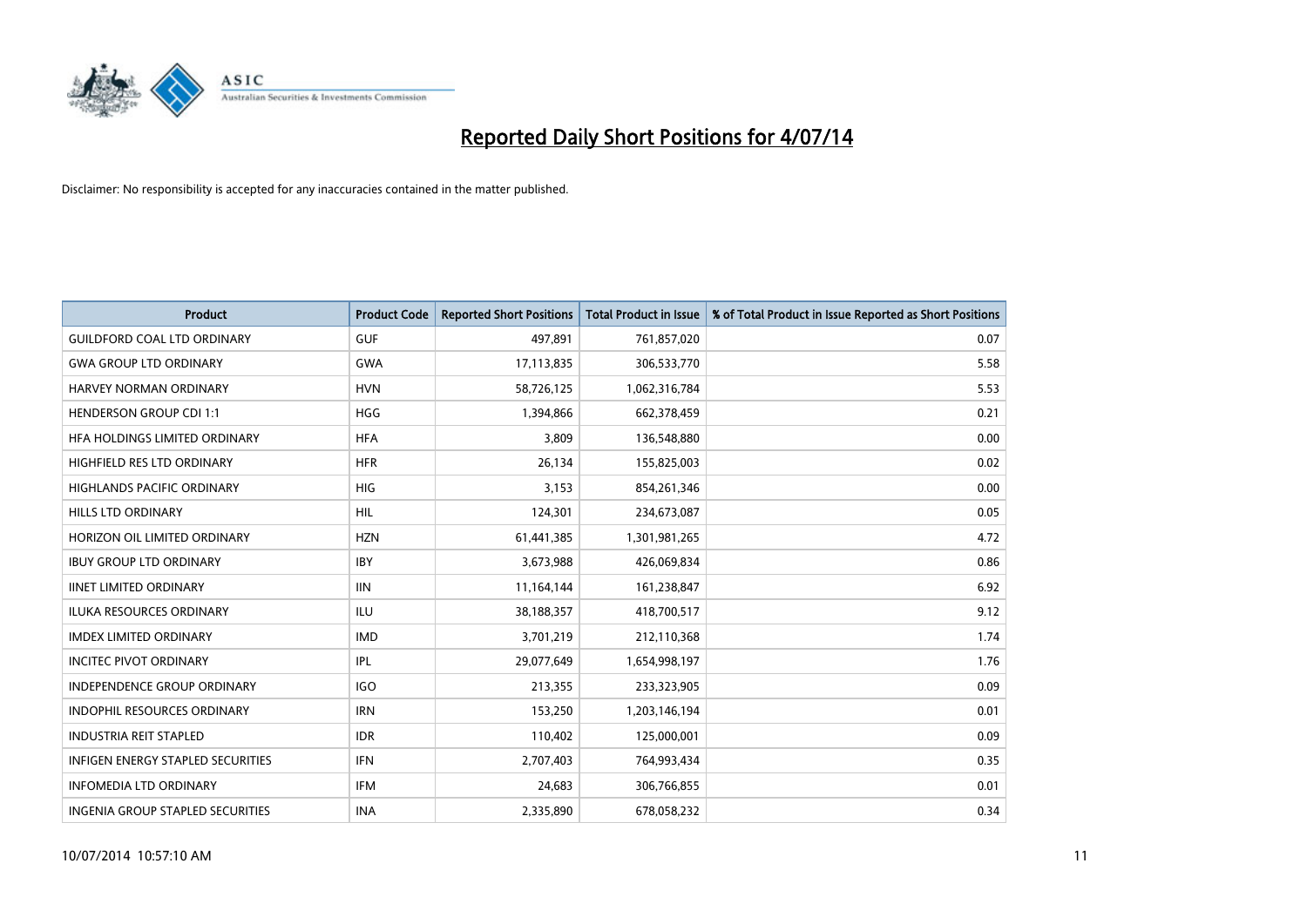

| <b>Product</b>                                | <b>Product Code</b> | <b>Reported Short Positions</b> | <b>Total Product in Issue</b> | % of Total Product in Issue Reported as Short Positions |
|-----------------------------------------------|---------------------|---------------------------------|-------------------------------|---------------------------------------------------------|
| <b>INSURANCE AUSTRALIA ORDINARY</b>           | IAG                 | 16,843,767                      | 2,341,618,048                 | 0.72                                                    |
| <b>INTREPID MINES ORDINARY</b>                | <b>IAU</b>          | 7,278,842                       | 557,343,570                   | 1.31                                                    |
| <b>INVESTA OFFICE FUND STAPLED SECURITIES</b> | <b>IOF</b>          | 640,626                         | 614,047,458                   | 0.10                                                    |
| <b>INVOCARE LIMITED ORDINARY</b>              | <b>IVC</b>          | 4,844,124                       | 110,030,298                   | 4.40                                                    |
| <b>IOOF HOLDINGS LTD ORDINARY</b>             | IFL                 | 7,026,644                       | 232,118,034                   | 3.03                                                    |
| <b>IPROPERTY GROUP LTD ORDINARY</b>           | <b>IPP</b>          | 3,629,640                       | 181,703,204                   | 2.00                                                    |
| <b>IRESS LIMITED ORDINARY</b>                 | <b>IRE</b>          | 4.260.898                       | 159,097,319                   | 2.68                                                    |
| <b>IRON ORE HOLDINGS ORDINARY</b>             | <b>IOH</b>          | 26,197                          | 161,174,005                   | 0.02                                                    |
| <b>ISELECT LTD ORDINARY</b>                   | <b>ISU</b>          | 331,454                         | 260,889,894                   | 0.13                                                    |
| <b>ISENTIA GROUP LTD ORDINARY</b>             | <b>ISD</b>          | 9,998                           | 200,000,001                   | 0.00                                                    |
| ISHS EUROPE ETF CDI 1:1                       | IEU                 | 2,636                           | 50,800,000                    | 0.01                                                    |
| ISHS GLOB HEALTH ETF CDI 1:1                  | IXJ                 | 1,252                           | 13,050,000                    | 0.01                                                    |
| ISHS GLOBAL CONS ETF CDI 1:1                  | X                   | 2.390                           | 4,750,000                     | 0.05                                                    |
| JAMES HARDIE INDUST CHESS DEPOSITARY INT      | <b>IHX</b>          | 3,317,365                       | 444,867,063                   | 0.75                                                    |
| <b>JAPARA HEALTHCARE LT ORDINARY</b>          | <b>IHC</b>          | 5,315,732                       | 262,500,000                   | 2.03                                                    |
| <b>JB HI-FI LIMITED ORDINARY</b>              | <b>IBH</b>          | 12,916,088                      | 98,947,309                    | 13.05                                                   |
| <b>KAGARA LTD ORDINARY</b>                    | KZL                 | 4,528,381                       | 798,953,117                   | 0.57                                                    |
| KAROON GAS AUSTRALIA ORDINARY                 | <b>KAR</b>          | 13,850,762                      | 255,841,581                   | 5.41                                                    |
| KATHMANDU HOLD LTD ORDINARY                   | <b>KMD</b>          | 2,653,340                       | 200,633,469                   | 1.32                                                    |
| <b>KBL MINING LIMITED ORDINARY</b>            | <b>KBL</b>          | 1,820                           | 393,535,629                   | 0.00                                                    |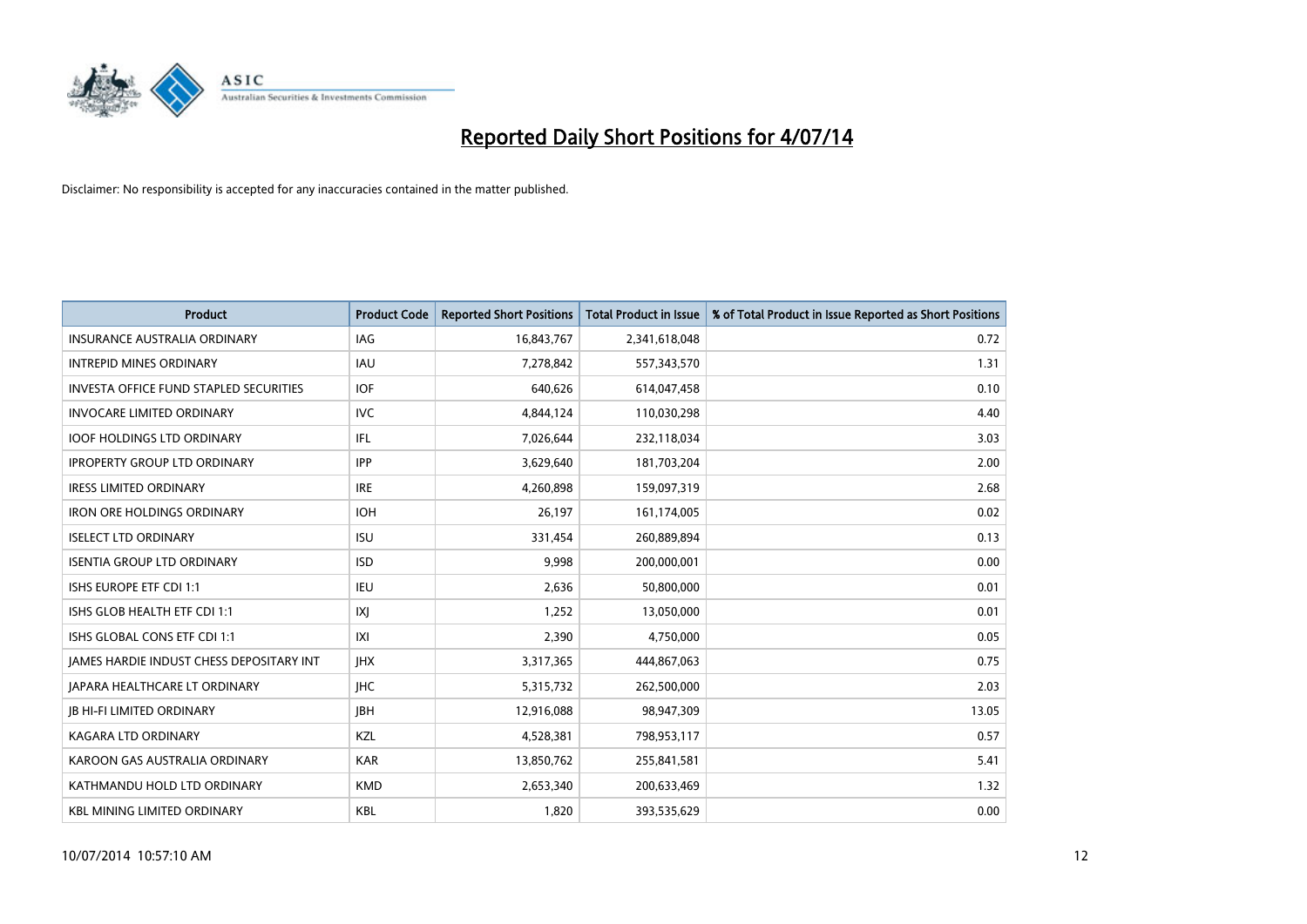

| <b>Product</b>                        | <b>Product Code</b> | <b>Reported Short Positions</b> | <b>Total Product in Issue</b> | % of Total Product in Issue Reported as Short Positions |
|---------------------------------------|---------------------|---------------------------------|-------------------------------|---------------------------------------------------------|
| KINGSGATE CONSOLID. ORDINARY          | <b>KCN</b>          | 8,809,314                       | 223,584,937                   | 3.94                                                    |
| KINGSROSE MINING LTD ORDINARY         | <b>KRM</b>          | 535,312                         | 358,611,493                   | 0.15                                                    |
| LEIGHTON HOLDINGS ORDINARY            | LEI                 | 6,116,780                       | 338,503,563                   | 1.81                                                    |
| LEND LEASE GROUP UNIT/ORD STAPLED     | LLC                 | 5,012,431                       | 577,475,833                   | 0.87                                                    |
| LIQUEFIED NATURAL ORDINARY            | LNG                 | 6,696,867                       | 446,479,015                   | 1.50                                                    |
| LONESTAR RESO LTD ORDINARY            | <b>LNR</b>          | 93,944                          | 752,187,211                   | 0.01                                                    |
| LYNAS CORPORATION ORDINARY            | <b>LYC</b>          | 121,665,379                     | 2,333,661,566                 | 5.21                                                    |
| <b>M2 GRP LTD ORDINARY</b>            | <b>MTU</b>          | 14,496,489                      | 180,491,516                   | 8.03                                                    |
| <b>MACA LIMITED ORDINARY</b>          | <b>MLD</b>          | 122,075                         | 202,676,373                   | 0.06                                                    |
| <b>MACMAHON HOLDINGS ORDINARY</b>     | <b>MAH</b>          | 24,964                          | 1,261,699,966                 | 0.00                                                    |
| MACO ATLAS ROADS GRP ORDINARY STAPLED | <b>MOA</b>          | 3,721,141                       | 487,230,540                   | 0.76                                                    |
| MACQUARIE GROUP LTD ORDINARY          | <b>MQG</b>          | 1,581,374                       | 321,175,323                   | 0.49                                                    |
| MAGELLAN FIN GRP LTD ORDINARY         | <b>MFG</b>          | 3,603,962                       | 158,842,157                   | 2.27                                                    |
| <b>MATRIX C &amp; E LTD ORDINARY</b>  | <b>MCE</b>          | 2,736,275                       | 94,555,428                    | 2.89                                                    |
| <b>MAVERICK DRILLING ORDINARY</b>     | <b>MAD</b>          | 4,671,263                       | 533,885,763                   | 0.87                                                    |
| MAXITRANS INDUSTRIES ORDINARY         | <b>MXI</b>          | 422,136                         | 185,075,653                   | 0.23                                                    |
| MAYNE PHARMA LTD ORDINARY             | <b>MYX</b>          | 2,412,236                       | 586,651,477                   | 0.41                                                    |
| MCMILLAN SHAKESPEARE ORDINARY         | <b>MMS</b>          | 714,845                         | 74,523,965                    | 0.96                                                    |
| <b>MCPHERSON'S LTD ORDINARY</b>       | <b>MCP</b>          | 69,034                          | 95,434,645                    | 0.07                                                    |
| MEDUSA MINING LTD ORDINARY            | <b>MML</b>          | 6,986,071                       | 207,794,301                   | 3.36                                                    |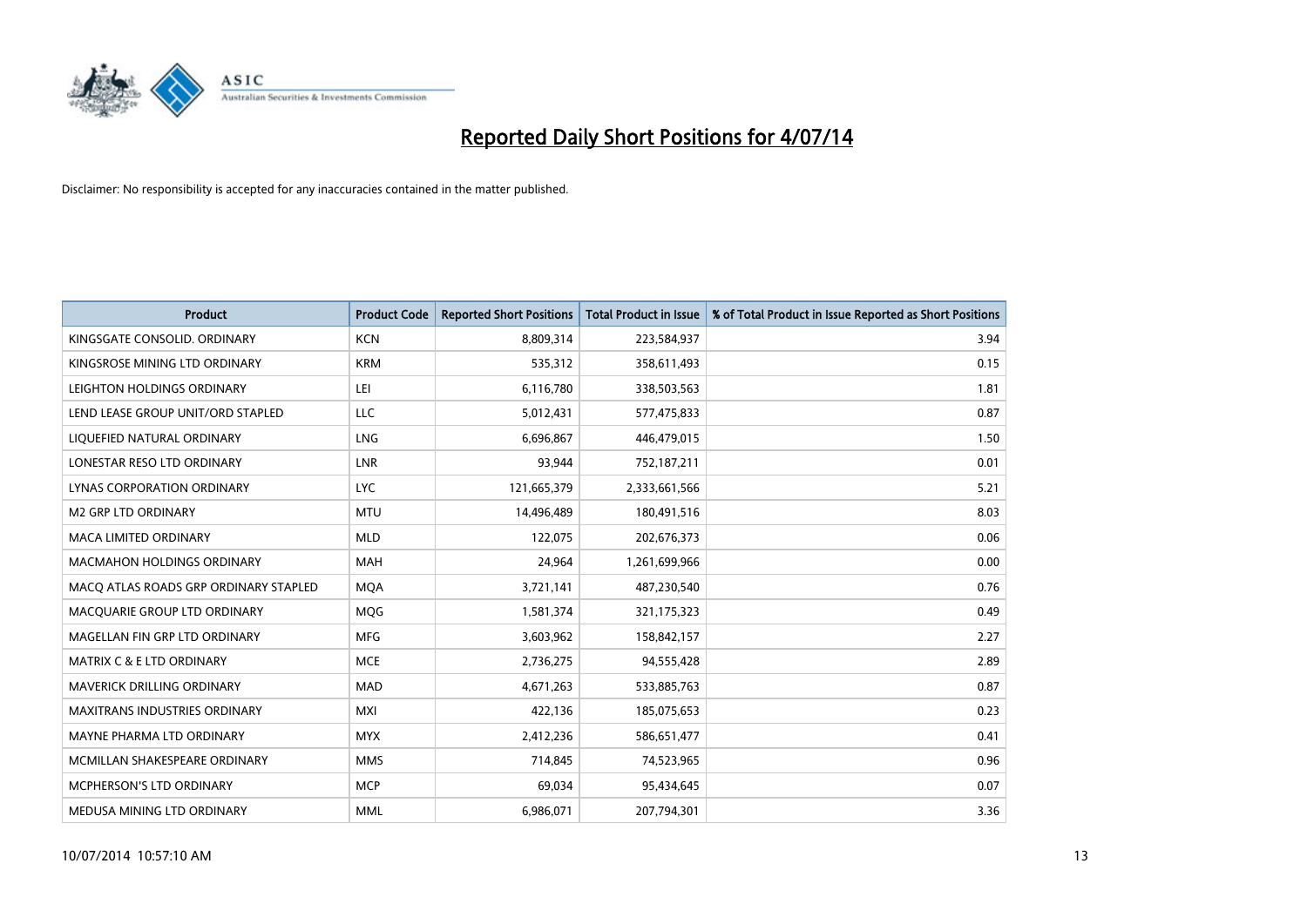

| <b>Product</b>                     | <b>Product Code</b> | <b>Reported Short Positions</b> | <b>Total Product in Issue</b> | % of Total Product in Issue Reported as Short Positions |
|------------------------------------|---------------------|---------------------------------|-------------------------------|---------------------------------------------------------|
| MELBOURNE IT LIMITED ORDINARY      | <b>MLB</b>          | 11,022                          | 92,944,392                    | 0.01                                                    |
| MERMAID MARINE ORDINARY            | <b>MRM</b>          | 7,460,387                       | 366,766,098                   | 2.03                                                    |
| MESOBLAST LIMITED ORDINARY         | <b>MSB</b>          | 20,479,142                      | 321,640,094                   | 6.37                                                    |
| METALS X LIMITED ORDINARY          | <b>MLX</b>          | 1,277,170                       | 1,655,386,110                 | 0.08                                                    |
| METCASH LIMITED ORDINARY           | <b>MTS</b>          | 101,245,299                     | 888,338,048                   | 11.40                                                   |
| METMINCO LIMITED ORDINARY          | <b>MNC</b>          | 142,147                         | 1,749,543,023                 | 0.01                                                    |
| <b>MIGHTY RIVER POWER ORDINARY</b> | <b>MYT</b>          | 3,943,615                       | 1,400,012,517                 | 0.28                                                    |
| MINCOR RESOURCES NL ORDINARY       | <b>MCR</b>          | 1,326,521                       | 188,208,274                   | 0.70                                                    |
| MINERAL DEPOSITS ORDINARY          | <b>MDL</b>          | 996,954                         | 103,538,786                   | 0.96                                                    |
| MINERAL RESOURCES, ORDINARY        | <b>MIN</b>          | 13,562,970                      | 186,556,246                   | 7.27                                                    |
| MINT WIRELESS ORDINARY             | <b>MNW</b>          | 1,267,218                       | 450,872,395                   | 0.28                                                    |
| MIRABELA NICKEL LTD ORDINARY       | <b>MBN</b>          | 16,203,296                      | 929,710,216                   | 1.74                                                    |
| MIRVAC GROUP STAPLED SECURITIES    | <b>MGR</b>          | 1,769,428                       | 3,692,279,772                 | 0.05                                                    |
| MOKO SOCIAL MEDIA ORDINARY         | <b>MKB</b>          | 73,103                          | 596,853,091                   | 0.01                                                    |
| MOLOPO ENERGY LTD ORDINARY         | <b>MPO</b>          | 202,623                         | 248,520,949                   | 0.08                                                    |
| MONADELPHOUS GROUP ORDINARY        | <b>MND</b>          | 11,907,145                      | 92,679,570                    | 12.85                                                   |
| MORTGAGE CHOICE LTD ORDINARY       | <b>MOC</b>          | 271,640                         | 123,780,387                   | 0.22                                                    |
| <b>MOUNT GIBSON IRON ORDINARY</b>  | <b>MGX</b>          | 12,253,482                      | 1,090,584,232                 | 1.12                                                    |
| MULTIPLEX SITES SITES              | <b>MXUPA</b>        | 1,857                           | 4,500,000                     | 0.04                                                    |
| MYER HOLDINGS LTD ORDINARY         | <b>MYR</b>          | 62,801,640                      | 585,684,551                   | 10.72                                                   |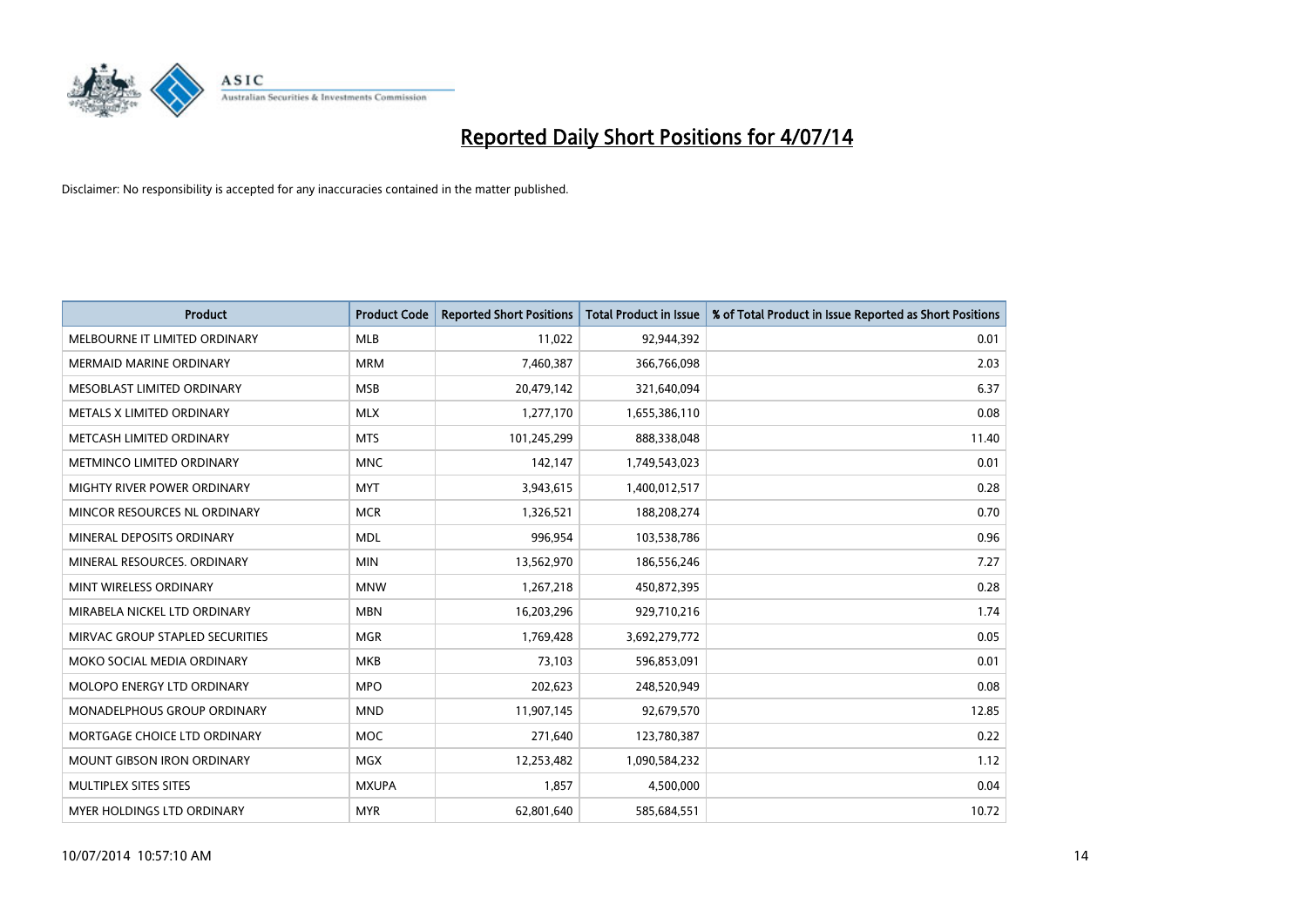

| <b>Product</b>                  | <b>Product Code</b> | <b>Reported Short Positions</b> | <b>Total Product in Issue</b> | % of Total Product in Issue Reported as Short Positions |
|---------------------------------|---------------------|---------------------------------|-------------------------------|---------------------------------------------------------|
| <b>MYSTATE LIMITED ORDINARY</b> | <b>MYS</b>          | 8,357                           | 87,261,995                    | 0.01                                                    |
| NANOSONICS LIMITED ORDINARY     | <b>NAN</b>          | 1,678,513                       | 263,823,826                   | 0.64                                                    |
| NATIONAL AUST. BANK ORDINARY    | <b>NAB</b>          | 7,722,805                       | 2,353,916,258                 | 0.33                                                    |
| NATIONAL STORAGE STAPLED        | <b>NSR</b>          | 352,690                         | 244,897,096                   | 0.14                                                    |
| NAVITAS LIMITED ORDINARY        | <b>NVT</b>          | 2,883,077                       | 375,712,581                   | 0.77                                                    |
| NEARMAP LTD ORDINARY            | <b>NEA</b>          | 610,798                         | 337,346,101                   | 0.18                                                    |
| NEON ENERGY LIMITED ORDINARY    | <b>NEN</b>          | 182,577                         | 553,037,848                   | 0.03                                                    |
| NEUREN PHARMACEUT. ORDINARY     | <b>NEU</b>          | 225,038                         | 1,555,354,272                 | 0.01                                                    |
| NEW HOPE CORPORATION ORDINARY   | <b>NHC</b>          | 1,304,820                       | 830,933,112                   | 0.16                                                    |
| NEWCREST MINING ORDINARY        | <b>NCM</b>          | 13,634,087                      | 766,510,971                   | 1.78                                                    |
| NEWS CORP A NON-VOTING CDI      | <b>NWSLV</b>        | 411,223                         | 3,111,659                     | 13.22                                                   |
| NEWS CORP B VOTING CDI          | <b>NWS</b>          | 2,276,628                       | 21,481,870                    | 10.60                                                   |
| NEWSAT LIMITED ORDINARY         | <b>NWT</b>          | 8,017,844                       | 612,199,841                   | 1.31                                                    |
| NEXTDC LIMITED ORDINARY         | <b>NXT</b>          | 16,162,512                      | 193,154,486                   | 8.37                                                    |
| NEXUS ENERGY LIMITED ORDINARY   | <b>NXS</b>          | 83,983                          | 1,330,219,459                 | 0.01                                                    |
| NIB HOLDINGS LIMITED ORDINARY   | <b>NHF</b>          | 2,286,834                       | 439,004,182                   | 0.52                                                    |
| NIDO PETROLEUM ORDINARY         | <b>NDO</b>          | 42,500                          | 2,049,984,302                 | 0.00                                                    |
| NINE ENTERTAINMENT ORDINARY     | <b>NEC</b>          | 9,350,162                       | 940,295,023                   | 0.99                                                    |
| NOBLE MINERAL RES ORDINARY      | <b>NMG</b>          | 2,365,726                       | 666,397,952                   | 0.36                                                    |
| NORTHERN IRON LTD ORDINARY      | <b>NFE</b>          | 11,392                          | 484,405,314                   | 0.00                                                    |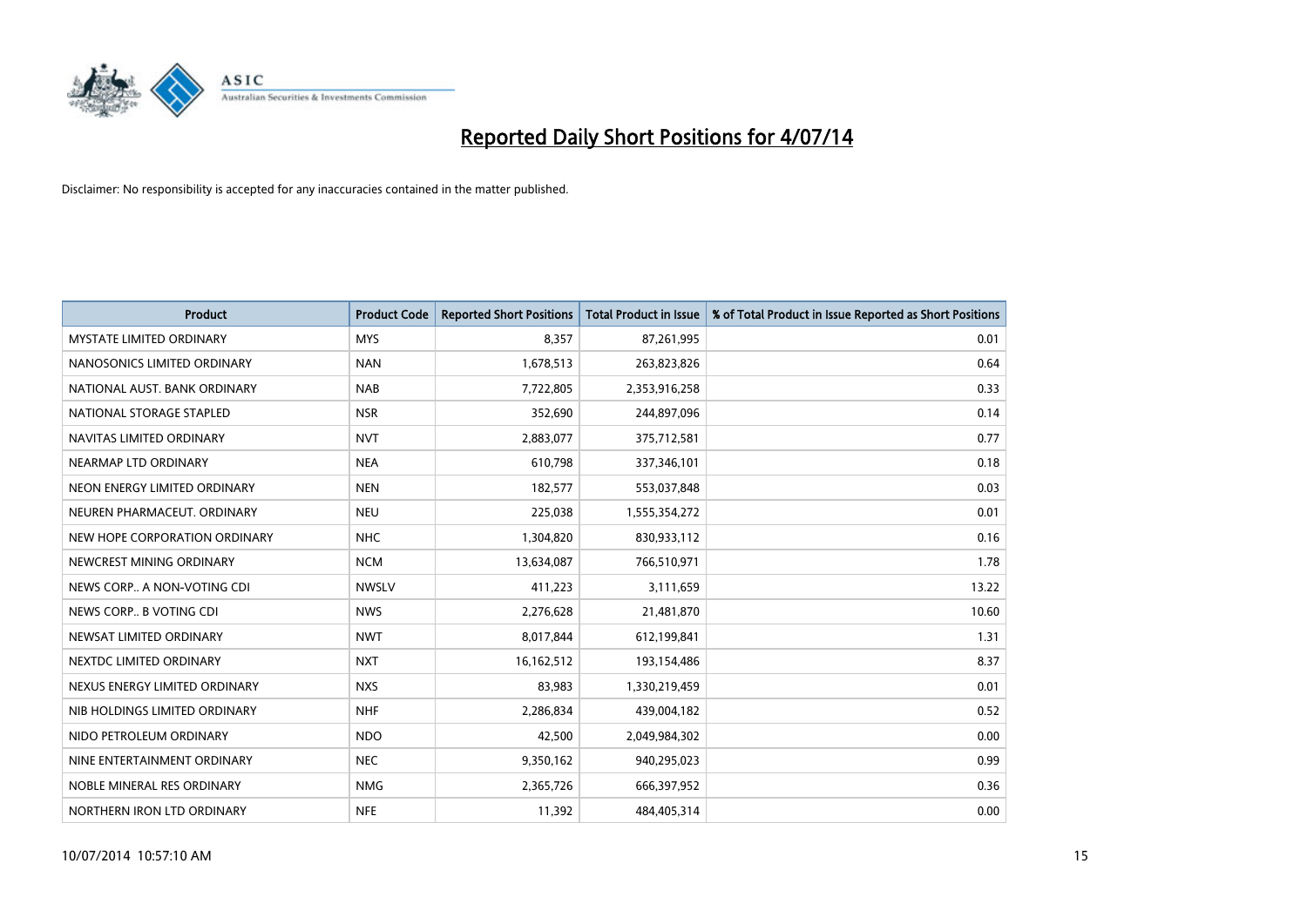

| <b>Product</b>                        | <b>Product Code</b> | <b>Reported Short Positions</b> | <b>Total Product in Issue</b> | % of Total Product in Issue Reported as Short Positions |
|---------------------------------------|---------------------|---------------------------------|-------------------------------|---------------------------------------------------------|
| NORTHERN STAR ORDINARY                | <b>NST</b>          | 2,644,096                       | 587,259,647                   | 0.45                                                    |
| NRW HOLDINGS LIMITED ORDINARY         | <b>NWH</b>          | 12,218,090                      | 278,888,011                   | 4.38                                                    |
| NUFARM LIMITED ORDINARY               | <b>NUF</b>          | 16,366,536                      | 264,021,627                   | 6.20                                                    |
| NUPLEX INDUSTRIES ORDINARY            | <b>NPX</b>          | 1,000                           | 198,125,827                   | 0.00                                                    |
| OCEANAGOLD CORP. CHESS DEPOSITARY INT | <b>OGC</b>          | 1,738,070                       | 301,148,520                   | 0.58                                                    |
| OIL SEARCH LTD ORDINARY               | OSH                 | 11,580,788                      | 1,519,022,225                 | 0.76                                                    |
| OM HOLDINGS LIMITED ORDINARY          | <b>OMH</b>          | 58,321                          | 733,423,337                   | 0.01                                                    |
| ORICA LIMITED ORDINARY                | ORI                 | 11,359,072                      | 372,743,291                   | 3.05                                                    |
| ORIGIN ENERGY ORDINARY                | <b>ORG</b>          | 7,632,559                       | 1,103,645,753                 | 0.69                                                    |
| OROCOBRE LIMITED ORDINARY             | <b>ORE</b>          | 2,114,661                       | 132,041,911                   | 1.60                                                    |
| ORORA LIMITED ORDINARY                | <b>ORA</b>          | 1,054,452                       | 1,206,684,923                 | 0.09                                                    |
| OROTONGROUP LIMITED ORDINARY          | <b>ORL</b>          | 193,337                         | 40,880,902                    | 0.47                                                    |
| OZ MINERALS ORDINARY                  | OZL                 | 15,446,448                      | 303,470,022                   | 5.09                                                    |
| OZFOREX GROUP LTD ORDINARY            | <b>OFX</b>          | 7,550,947                       | 240,000,000                   | 3.15                                                    |
| PACIFIC BRANDS ORDINARY               | <b>PBG</b>          | 21,640,392                      | 917,226,291                   | 2.36                                                    |
| PACT GROUP HLDGS LTD ORDINARY         | <b>PGH</b>          | 4,719,879                       | 294,097,961                   | 1.60                                                    |
| PALADIN ENERGY LTD ORDINARY           | <b>PDN</b>          | 112,176,241                     | 964, 367, 284                 | 11.63                                                   |
| PANAUST LIMITED ORDINARY              | <b>PNA</b>          | 1,204,197                       | 635,580,654                   | 0.19                                                    |
| PANORAMIC RESOURCES ORDINARY          | PAN                 | 320,659                         | 322,275,824                   | 0.10                                                    |
| PANTERRA GOLD LTD ORDINARY            | PGI                 |                                 | 789,844,737                   | 0.00                                                    |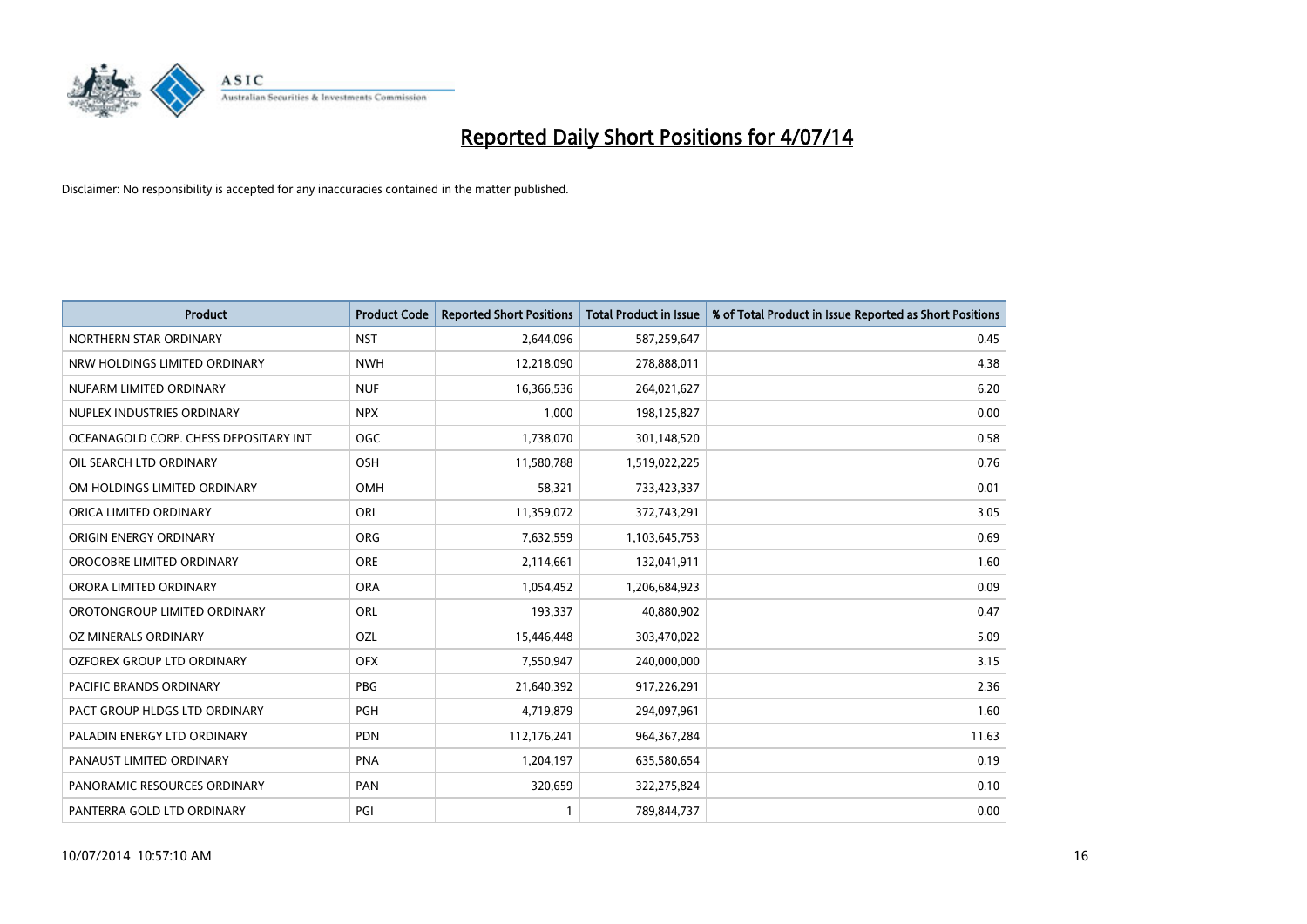

| <b>Product</b>                      | <b>Product Code</b> | <b>Reported Short Positions</b> | <b>Total Product in Issue</b> | % of Total Product in Issue Reported as Short Positions |
|-------------------------------------|---------------------|---------------------------------|-------------------------------|---------------------------------------------------------|
| PAPERLINX LIMITED ORDINARY          | <b>PPX</b>          | 44,770                          | 665,181,261                   | 0.01                                                    |
| PAPILLON RES LTD ORDINARY           | <b>PIR</b>          | 6,614,524                       | 352,044,210                   | 1.88                                                    |
| PEET LIMITED ORDINARY               | <b>PPC</b>          | 89,341                          | 433,389,348                   | 0.02                                                    |
| PERPETUAL LIMITED ORDINARY          | <b>PPT</b>          | 1,333,329                       | 46,574,426                    | 2.86                                                    |
| PERSEUS MINING LTD ORDINARY         | PRU                 | 6,932,368                       | 526,656,401                   | 1.32                                                    |
| PHARMAXIS LTD ORDINARY              | <b>PXS</b>          | 87,025                          | 309,514,849                   | 0.03                                                    |
| PLATINUM ASSET ORDINARY             | <b>PTM</b>          | 1,262,049                       | 580,336,142                   | 0.22                                                    |
| PLATINUM AUSTRALIA ORDINARY         | <b>PLA</b>          | 836,027                         | 504,968,043                   | 0.17                                                    |
| PMP LIMITED ORDINARY                | <b>PMP</b>          | 1,547,988                       | 323,781,124                   | 0.48                                                    |
| PRANA BIOTECHNOLOGY ORDINARY        | PBT                 | 3,572,509                       | 488,646,960                   | 0.73                                                    |
| PREMIER INVESTMENTS ORDINARY        | <b>PMV</b>          | 237,947                         | 155,714,874                   | 0.15                                                    |
| PRIMA BIOMED LTD ORDINARY           | <b>PRR</b>          | 133,561                         | 1,228,709,341                 | 0.01                                                    |
| PRIMARY HEALTH CARE ORDINARY        | PRY                 | 17,643,660                      | 505,659,944                   | 3.49                                                    |
| PRIME MEDIA GRP LTD ORDINARY        | PRT                 | 1,699,928                       | 366,330,303                   | 0.46                                                    |
| PROGRAMMED ORDINARY                 | <b>PRG</b>          | 462,856                         | 118,253,992                   | 0.39                                                    |
| <b>QANTAS AIRWAYS ORDINARY</b>      | QAN                 | 79,620,193                      | 2,196,330,250                 | 3.63                                                    |
| <b>QBE INSURANCE GROUP ORDINARY</b> | QBE                 | 7,809,098                       | 1,277,602,695                 | 0.61                                                    |
| ORXPHARMA LTD ORDINARY              | <b>QRX</b>          | 30,000                          | 164,190,969                   | 0.02                                                    |
| <b>OUBE HOLDINGS LTD ORDINARY</b>   | <b>QUB</b>          | 21,863,727                      | 1,051,172,929                 | 2.08                                                    |
| RAMELIUS RESOURCES ORDINARY         | <b>RMS</b>          | 200.160                         | 398,048,073                   | 0.05                                                    |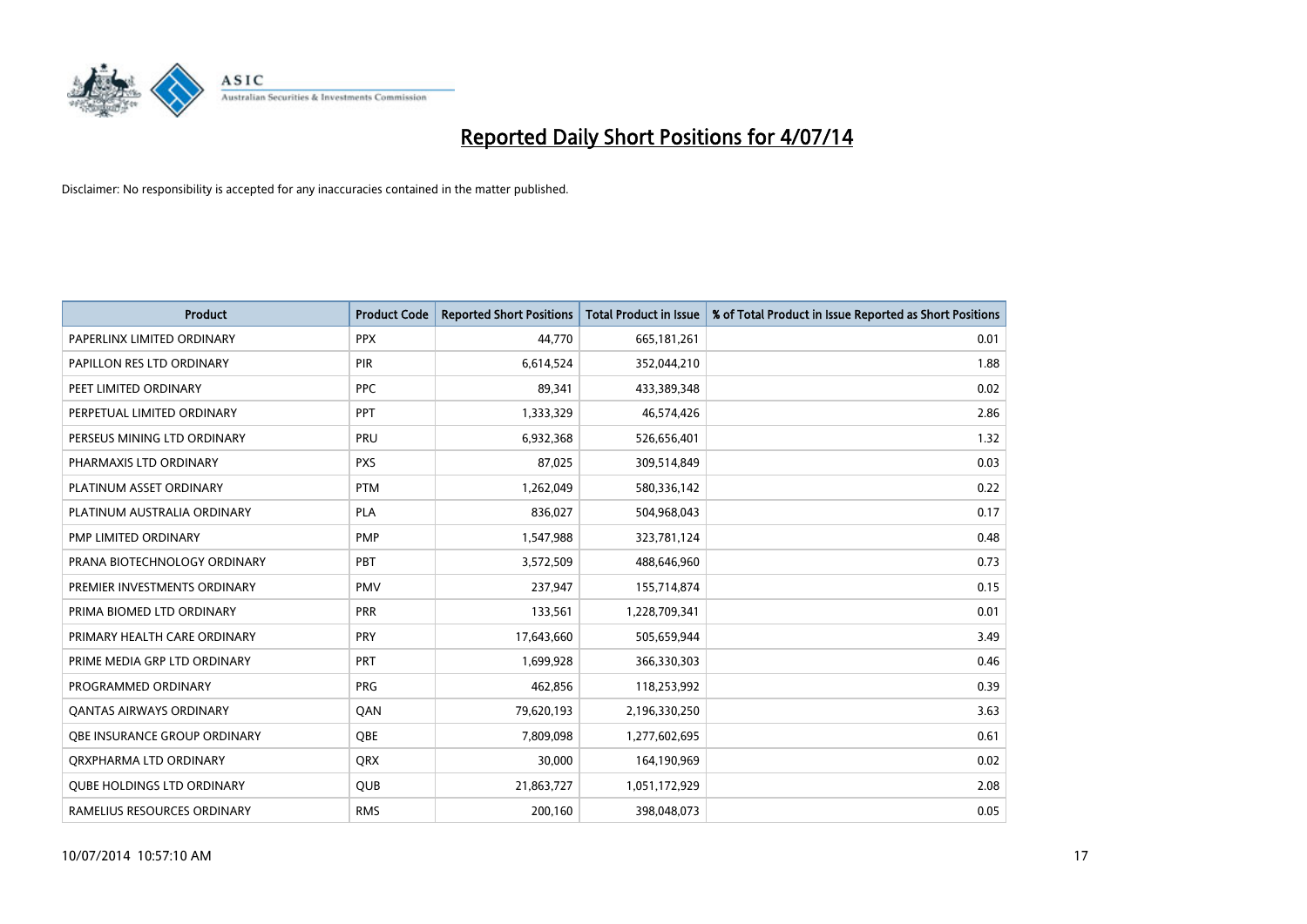

| <b>Product</b>                      | <b>Product Code</b> | <b>Reported Short Positions</b> | <b>Total Product in Issue</b> | % of Total Product in Issue Reported as Short Positions |
|-------------------------------------|---------------------|---------------------------------|-------------------------------|---------------------------------------------------------|
| RAMSAY HEALTH CARE ORDINARY         | <b>RHC</b>          | 1,293,712                       | 202,081,252                   | 0.64                                                    |
| RCG CORPORATION LTD ORDINARY        | <b>RCG</b>          | 7,495                           | 263,808,625                   | 0.00                                                    |
| <b>RCR TOMLINSON ORDINARY</b>       | <b>RCR</b>          | 520,502                         | 136,989,238                   | 0.38                                                    |
| <b>REA GROUP ORDINARY</b>           | <b>REA</b>          | 1,286,922                       | 131,714,699                   | 0.98                                                    |
| RECALL HOLDINGS LTD ORDINARY        | <b>REC</b>          | 5,776,054                       | 312,903,583                   | 1.85                                                    |
| <b>RECKON LIMITED ORDINARY</b>      | <b>RKN</b>          | 1,297,311                       | 126,913,066                   | 1.02                                                    |
| <b>RED 5 LIMITED ORDINARY</b>       | <b>RED</b>          | 174,740                         | 759,451,008                   | 0.02                                                    |
| <b>RED FORK ENERGY ORDINARY</b>     | <b>RFE</b>          | 706,540                         | 501,051,719                   | 0.14                                                    |
| REDBANK ENERGY LTD ORDINARY         | AEJ                 | 13                              | 786,287                       | 0.00                                                    |
| <b>REED RESOURCES LTD ORDINARY</b>  | <b>RDR</b>          | 1,015                           | 523,453,895                   | 0.00                                                    |
| <b>REGIS RESOURCES ORDINARY</b>     | <b>RRL</b>          | 36,476,521                      | 499,744,095                   | 7.30                                                    |
| RESMED INC CDI 10:1                 | <b>RMD</b>          | 37,496,142                      | 1,402,915,440                 | 2.67                                                    |
| <b>RESOLUTE MINING ORDINARY</b>     | <b>RSG</b>          | 9,153,141                       | 641,189,223                   | 1.43                                                    |
| <b>RESOURCE GENERATION ORDINARY</b> | <b>RES</b>          | 1,220                           | 581,380,338                   | 0.00                                                    |
| <b>RETAIL FOOD GROUP ORDINARY</b>   | <b>RFG</b>          | 6,862,790                       | 144,868,508                   | 4.74                                                    |
| REX MINERALS LIMITED ORDINARY       | <b>RXM</b>          | 644,351                         | 220,519,784                   | 0.29                                                    |
| RIO TINTO LIMITED ORDINARY          | <b>RIO</b>          | 4,069,844                       | 435,758,720                   | 0.93                                                    |
| ROC OIL COMPANY ORDINARY            | <b>ROC</b>          | 3,451,095                       | 687,618,400                   | 0.50                                                    |
| ROYAL WOLF HOLDINGS ORDINARY        | <b>RWH</b>          | 214,241                         | 100,387,052                   | 0.21                                                    |
| RUBIK FINANCIAL LTD. ORDINARY       | RFL                 | 41,052                          | 340,999,914                   | 0.01                                                    |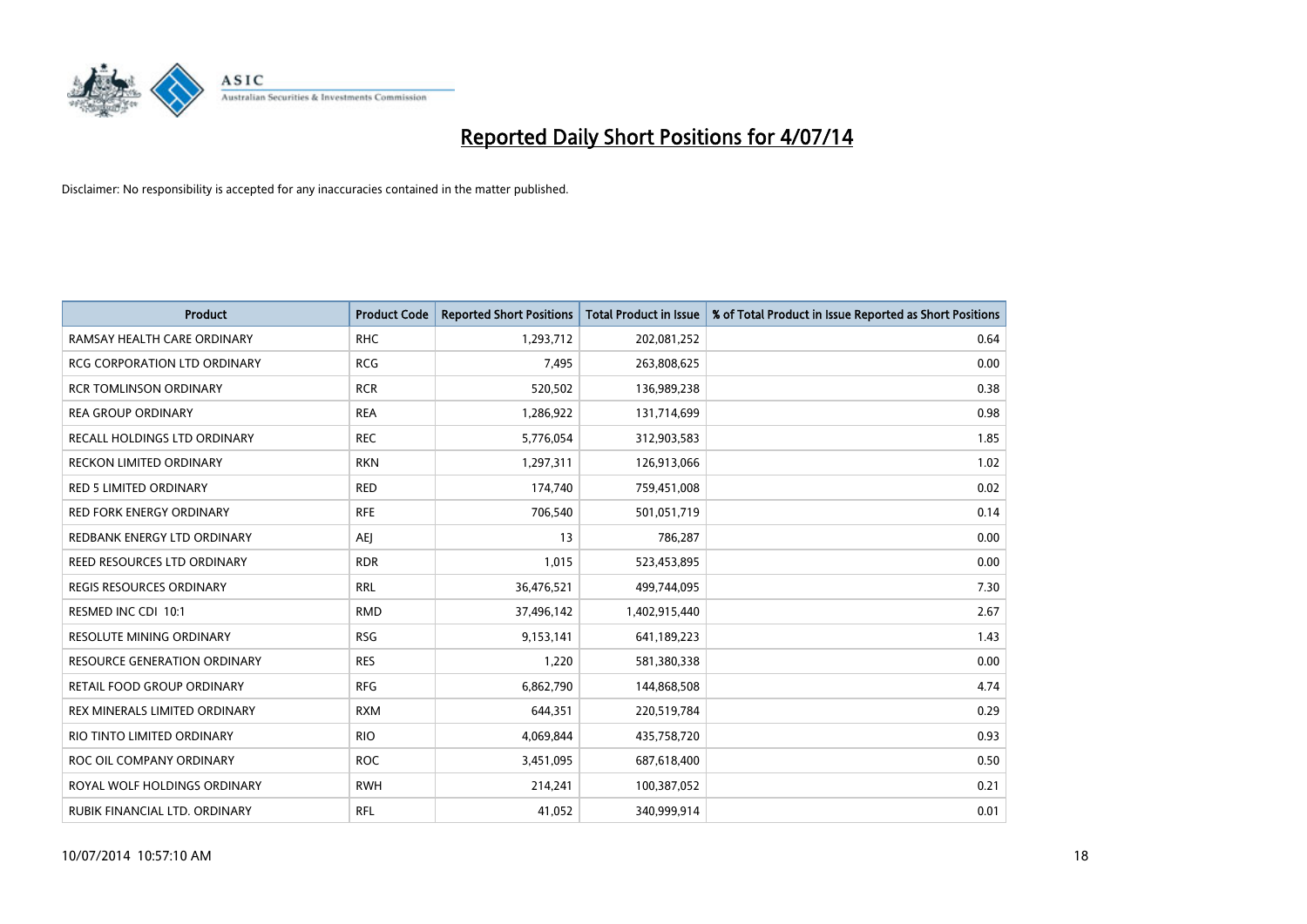

| <b>Product</b>                        | <b>Product Code</b> | <b>Reported Short Positions</b> | <b>Total Product in Issue</b> | % of Total Product in Issue Reported as Short Positions |
|---------------------------------------|---------------------|---------------------------------|-------------------------------|---------------------------------------------------------|
| <b>RURALCO HOLDINGS ORDINARY</b>      | <b>RHL</b>          | 3,658                           | 77,291,069                    | 0.00                                                    |
| SAI GLOBAL LIMITED ORDINARY           | SAI                 | 417,777                         | 210,815,541                   | 0.20                                                    |
| SALMAT LIMITED ORDINARY               | <b>SLM</b>          | 54                              | 159,812,799                   | 0.00                                                    |
| SAMSON OIL & GAS LTD ORDINARY         | SSN                 | 19,880,960                      | 2,837,756,933                 | 0.70                                                    |
| SANDFIRE RESOURCES ORDINARY           | <b>SFR</b>          | 1,589,273                       | 155,640,968                   | 1.02                                                    |
| <b>SANTOS LTD ORDINARY</b>            | <b>STO</b>          | 5,402,608                       | 975,339,363                   | 0.55                                                    |
| SARACEN MINERAL ORDINARY              | <b>SAR</b>          | 612,666                         | 792,784,738                   | 0.08                                                    |
| SCA PROPERTY GROUP STAPLED SECURITIES | <b>SCP</b>          | 35,738,427                      | 648,628,320                   | 5.51                                                    |
| <b>SCENTRE GRP STAPLED</b>            | SCG                 | 7,644,775                       | 5,324,296,678                 | 0.14                                                    |
| SEDGMAN LIMITED ORDINARY              | <b>SDM</b>          | 1,823,945                       | 227,059,277                   | 0.80                                                    |
| SEEK LIMITED ORDINARY                 | <b>SEK</b>          | 9,487,285                       | 340,459,756                   | 2.79                                                    |
| SELECT HARVESTS ORDINARY              | SHV                 | 236,959                         | 57,999,427                    | 0.41                                                    |
| SENEX ENERGY LIMITED ORDINARY         | <b>SXY</b>          | 7,554,661                       | 1,147,010,917                 | 0.66                                                    |
| SERVCORP LIMITED ORDINARY             | SRV                 | 5,059                           | 98,432,275                    | 0.01                                                    |
| SERVICE STREAM ORDINARY               | SSM                 | 30                              | 386,389,873                   | 0.00                                                    |
| SEVEN GROUP HOLDINGS ORDINARY         | <b>SVW</b>          | 281,129                         | 302,691,886                   | 0.09                                                    |
| SEVEN WEST MEDIA LTD ORDINARY         | <b>SWM</b>          | 7,874,913                       | 999,160,872                   | 0.79                                                    |
| SEYMOUR WHYTE LTD ORDINARY            | SWL                 | 1,070                           | 87,647,595                    | 0.00                                                    |
| SFG AUSTRALIA LTD ORDINARY            | <b>SFW</b>          | 2,111,916                       | 734,531,160                   | 0.29                                                    |
| SG FLEET GROUP LTD ORDINARY           | SGF                 | 738,005                         | 242,691,826                   | 0.30                                                    |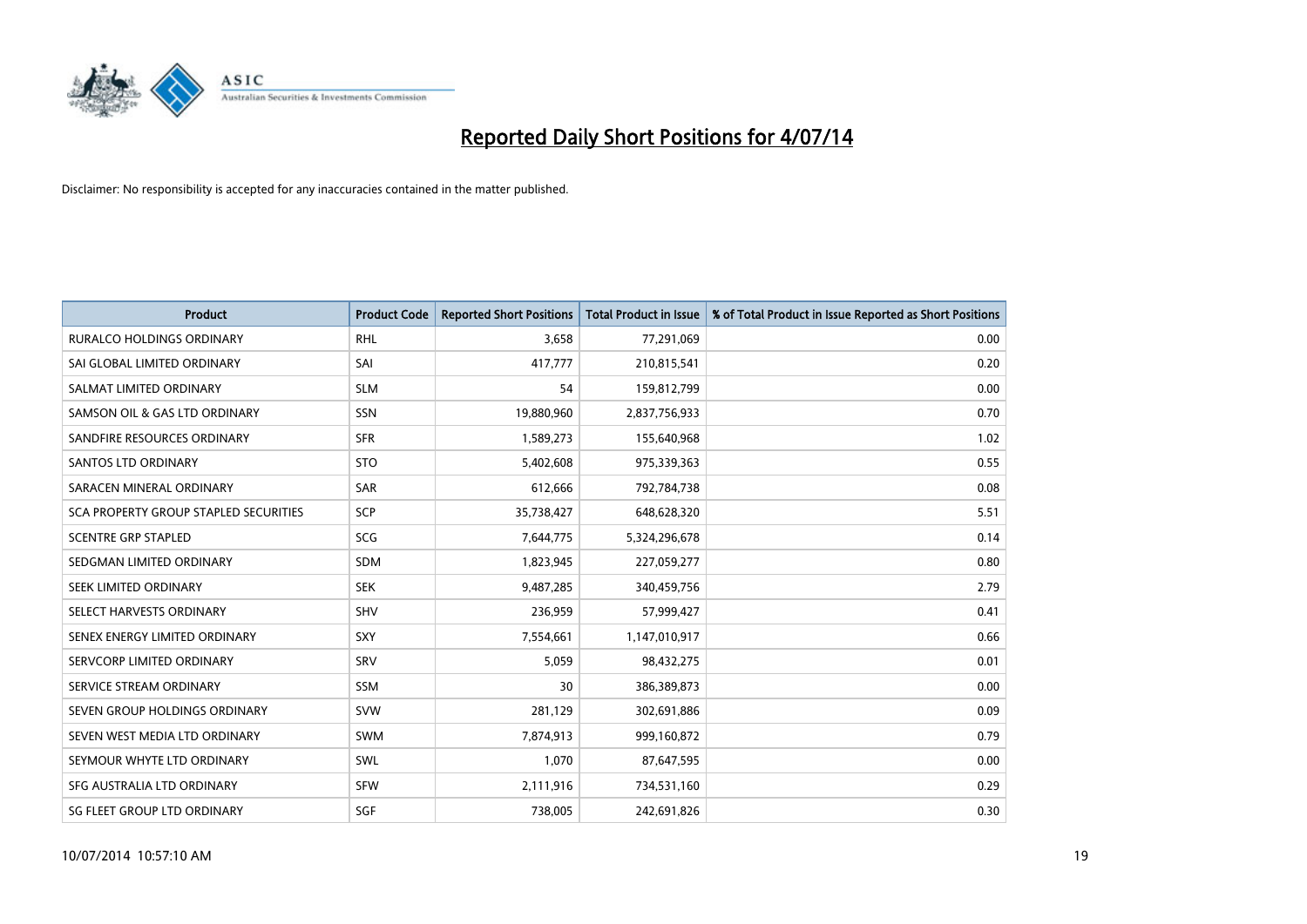

| <b>Product</b>                           | <b>Product Code</b> | <b>Reported Short Positions</b> | <b>Total Product in Issue</b> | % of Total Product in Issue Reported as Short Positions |
|------------------------------------------|---------------------|---------------------------------|-------------------------------|---------------------------------------------------------|
| SIGMA PHARMACEUTICAL ORDINARY            | <b>SIP</b>          | 18,007,383                      | 1,112,511,644                 | 1.62                                                    |
| SILEX SYSTEMS ORDINARY                   | <b>SLX</b>          | 3,586,816                       | 170,367,734                   | 2.11                                                    |
| SILVER CHEF LIMITED ORDINARY             | SIV                 | 83,748                          | 29,469,492                    | 0.28                                                    |
| SILVER LAKE RESOURCE ORDINARY            | <b>SLR</b>          | 17,935,106                      | 503,233,971                   | 3.56                                                    |
| SIMS METAL MGMT LTD ORDINARY             | SGM                 | 11,758,944                      | 204,604,433                   | 5.75                                                    |
| SINGAPORE TELECOMM. CHESS DEPOSITARY INT | SGT                 | 10,101,937                      | 138,054,754                   | 7.32                                                    |
| SINO GAS ENERGY ORDINARY                 | SEH                 | 2,191,428                       | 1,530,457,040                 | 0.14                                                    |
| SIRIUS RESOURCES NL ORDINARY             | <b>SIR</b>          | 12,249,300                      | 262,044,586                   | 4.67                                                    |
| SIRTEX MEDICAL ORDINARY                  | <b>SRX</b>          | 80,189                          | 56,108,439                    | 0.14                                                    |
| SKILLED GROUP LTD ORDINARY               | <b>SKE</b>          | 1,768,328                       | 235,254,496                   | 0.75                                                    |
| SKY NETWORK ORDINARY                     | <b>SKT</b>          | 163,602                         | 389,139,785                   | 0.04                                                    |
| SKYCITY ENT GRP LTD ORDINARY             | <b>SKC</b>          | 5,859,567                       | 582,088,094                   | 1.01                                                    |
| <b>SLATER &amp; GORDON ORDINARY</b>      | <b>SGH</b>          | 7,183,623                       | 204,338,625                   | 3.52                                                    |
| SMARTGRP CORPORATION ORDINARY            | <b>SIQ</b>          | 325,000                         | 101,461,150                   | 0.32                                                    |
| SMS MANAGEMENT, ORDINARY                 | <b>SMX</b>          | 3,160,655                       | 70,099,763                    | 4.51                                                    |
| SONIC HEALTHCARE ORDINARY                | SHL                 | 2,923,118                       | 400,811,556                   | 0.73                                                    |
| SOUL PATTINSON (W.H) ORDINARY            | SOL                 | 9,141                           | 239,395,320                   | 0.00                                                    |
| SP AUSNET STAPLED SECURITIES             | SPN                 | 38,145,947                      | 3,425,244,162                 | 1.11                                                    |
| SPARK INFRASTRUCTURE STAPLED US PROHIBT. | SKI                 | 18,801,080                      | 1,466,360,128                 | 1.28                                                    |
| SPDR 200 FUND ETF UNITS                  | <b>STW</b>          | 11,775                          | 46,026,368                    | 0.03                                                    |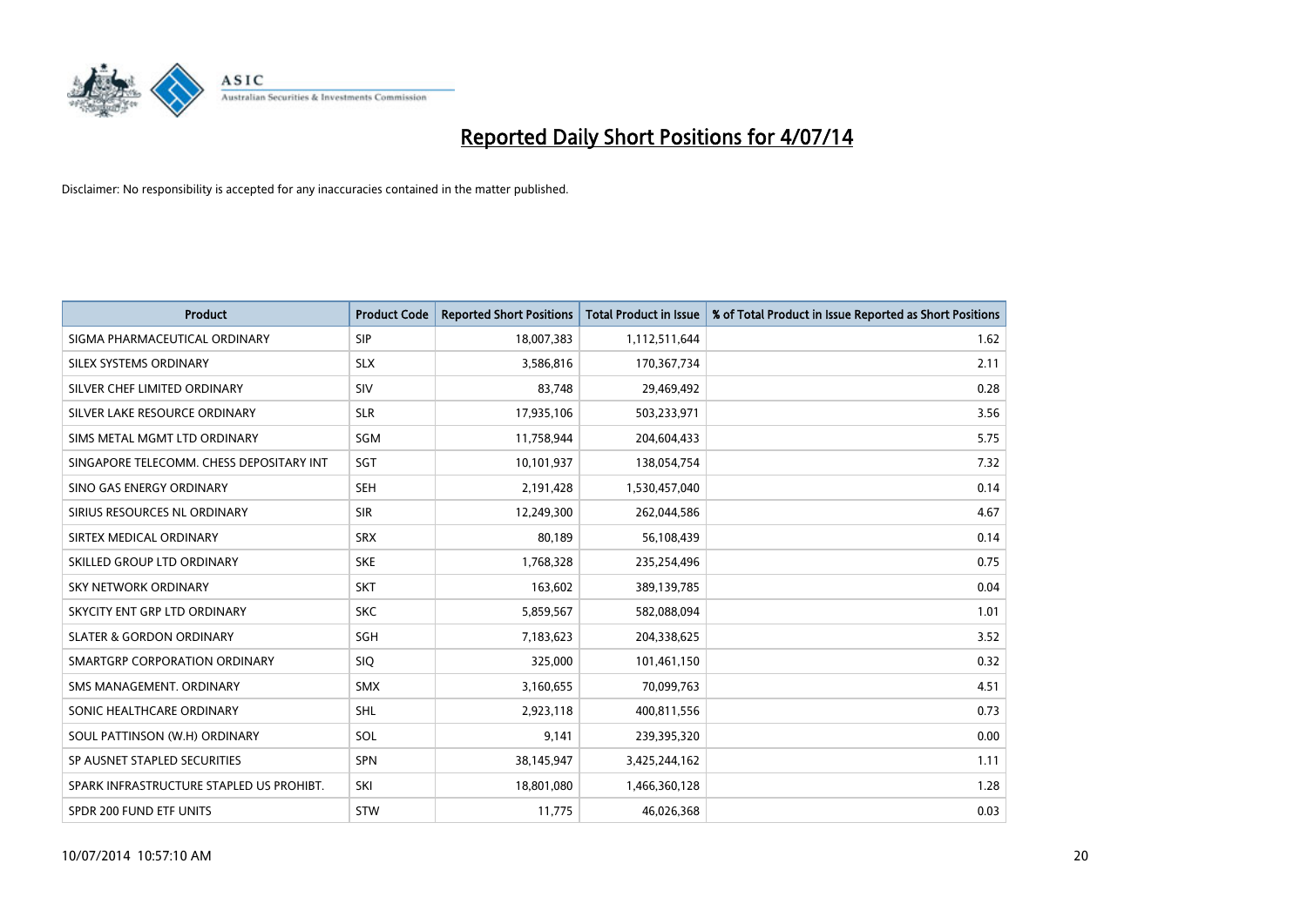

| <b>Product</b>                   | <b>Product Code</b> | <b>Reported Short Positions</b> | <b>Total Product in Issue</b> | % of Total Product in Issue Reported as Short Positions |
|----------------------------------|---------------------|---------------------------------|-------------------------------|---------------------------------------------------------|
| SPECIALTY FASHION ORDINARY       | <b>SFH</b>          | 789                             | 192,236,121                   | 0.00                                                    |
| SPOTLESS GRP HLD LTD ORDINARY    | <b>SPO</b>          | 16,755,974                      | 1,098,290,178                 | 1.53                                                    |
| ST BARBARA LIMITED ORDINARY      | <b>SBM</b>          | 14,178,781                      | 488,074,077                   | 2.91                                                    |
| STARPHARMA HOLDINGS ORDINARY     | <b>SPL</b>          | 14,123,171                      | 285,109,680                   | 4.95                                                    |
| STEADFAST GROUP LTD ORDINARY     | <b>SDF</b>          | 4,051,051                       | 501,638,307                   | 0.81                                                    |
| STH CRS ELECT ENGNR ORDINARY     | <b>SXE</b>          | 19,573                          | 161,523,130                   | 0.01                                                    |
| STHN CROSS MEDIA ORDINARY        | <b>SXL</b>          | 25,645,742                      | 705,246,986                   | 3.64                                                    |
| STOCKLAND UNITS/ORD STAPLED      | <b>SGP</b>          | 11,023,258                      | 2,326,978,560                 | 0.47                                                    |
| STRAITS RES LTD. ORDINARY        | SRO                 | 28.747                          | 1,217,730,293                 | 0.00                                                    |
| STRIKE ENERGY LTD ORDINARY       | <b>STX</b>          | 3,727                           | 833,330,946                   | 0.00                                                    |
| STW COMMUNICATIONS ORDINARY      | SGN                 | 3,694,980                       | 403,828,512                   | 0.91                                                    |
| SUNCORP GROUP LTD ORDINARY       | <b>SUN</b>          | 10,345,399                      | 1,286,600,980                 | 0.80                                                    |
| SUNDANCE ENERGY ORDINARY         | <b>SEA</b>          | 9,664,578                       | 548,714,663                   | 1.76                                                    |
| SUNDANCE RESOURCES ORDINARY      | SDL                 | 83,598,243                      | 3,082,028,456                 | 2.71                                                    |
| SUNLAND GROUP LTD ORDINARY       | <b>SDG</b>          | 159,311                         | 181,710,087                   | 0.09                                                    |
| SUPER RET REP LTD ORDINARY       | SUL                 | 4,507,165                       | 196,731,620                   | 2.29                                                    |
| SYD AIRPORT STAPLED US PROHIBIT. | SYD                 | 14,965,845                      | 2,216,216,041                 | 0.68                                                    |
| SYRAH RESOURCES ORDINARY         | <b>SYR</b>          | 6,289,047                       | 162,500,614                   | 3.87                                                    |
| TABCORP HOLDINGS LTD ORDINARY    | <b>TAH</b>          | 14,952,324                      | 762,954,019                   | 1.96                                                    |
| TAP OIL LIMITED ORDINARY         | <b>TAP</b>          | 34,591                          | 243,150,627                   | 0.01                                                    |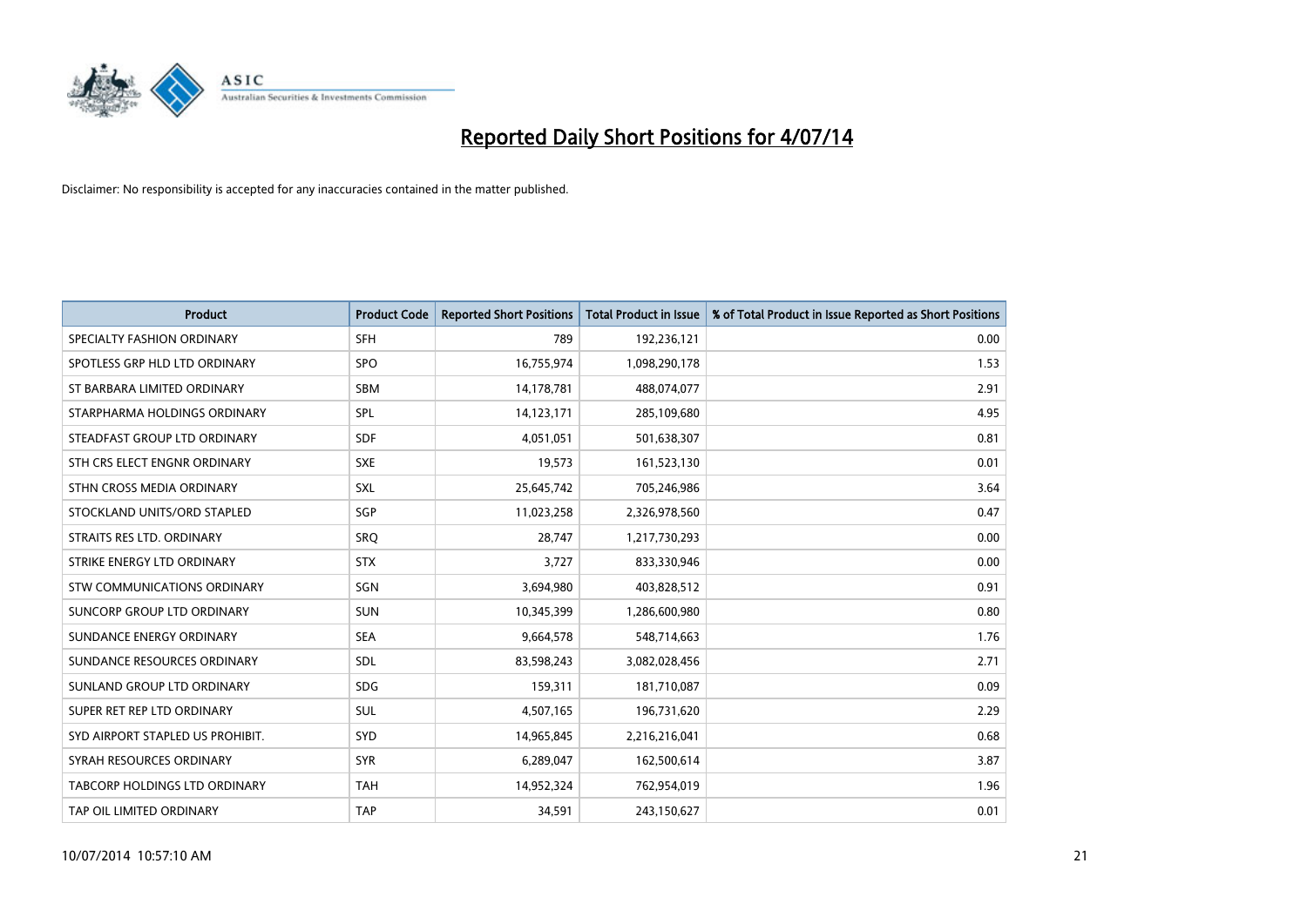

| <b>Product</b>                       | <b>Product Code</b> | <b>Reported Short Positions</b> | <b>Total Product in Issue</b> | % of Total Product in Issue Reported as Short Positions |
|--------------------------------------|---------------------|---------------------------------|-------------------------------|---------------------------------------------------------|
| TASSAL GROUP LIMITED ORDINARY        | <b>TGR</b>          | 634,362                         | 146,507,029                   | 0.43                                                    |
| TATTS GROUP LTD ORDINARY             | <b>TTS</b>          | 32,580,907                      | 1,434,447,341                 | 2.27                                                    |
| <b>TECHNOLOGY ONE ORDINARY</b>       | <b>TNE</b>          | 78,130                          | 307,751,455                   | 0.03                                                    |
| TELECOM CORPORATION ORDINARY         | <b>TEL</b>          | 8,143,210                       | 1,828,530,844                 | 0.45                                                    |
| TELSTRA CORPORATION, ORDINARY        | <b>TLS</b>          | 34,212,257                      | 12,443,074,357                | 0.27                                                    |
| TEN NETWORK HOLDINGS ORDINARY        | <b>TEN</b>          | 174,384,519                     | 2,630,984,596                 | 6.63                                                    |
| TERANGA GOLD CORP CDI 1:1            | <b>TGZ</b>          | 73,147                          | 95,839,726                    | 0.08                                                    |
| TFS CORPORATION LTD ORDINARY         | <b>TFC</b>          | 1,702,964                       | 324,157,408                   | 0.53                                                    |
| THE PAS GROUP LTD ORDINARY           | <b>PGR</b>          | 947,389                         | 136,690,860                   | 0.69                                                    |
| THE REJECT SHOP ORDINARY             | <b>TRS</b>          | 3,367,408                       | 28,844,648                    | 11.67                                                   |
| THORN GROUP LIMITED ORDINARY         | <b>TGA</b>          | 1,835                           | 149,494,813                   | 0.00                                                    |
| <b>TIGER RESOURCES ORDINARY</b>      | <b>TGS</b>          | 4,096,350                       | 898,784,227                   | 0.46                                                    |
| TITAN ENERGY SERVICE ORDINARY        | <b>TTN</b>          | 20,000                          | 50,585,915                    | 0.04                                                    |
| TOLL HOLDINGS LTD ORDINARY           | <b>TOL</b>          | 29,433,449                      | 717,133,875                   | 4.10                                                    |
| TOX FREE SOLUTIONS ORDINARY          | <b>TOX</b>          | 3,870,784                       | 133,752,359                   | 2.89                                                    |
| TPG TELECOM LIMITED ORDINARY         | <b>TPM</b>          | 10,620,933                      | 793,808,141                   | 1.34                                                    |
| <b>TRADE ME GROUP ORDINARY</b>       | <b>TME</b>          | 2,538,793                       | 396,584,956                   | 0.64                                                    |
| TRANSFIELD SERVICES ORDINARY         | <b>TSE</b>          | 28,592,506                      | 512,457,716                   | 5.58                                                    |
| TRANSPACIFIC INDUST, ORDINARY        | <b>TPI</b>          | 1,491,207                       | 1,579,323,967                 | 0.09                                                    |
| TRANSURBAN GROUP TRIPLE STAPLED SEC. | TCL                 | 13,733,819                      | 1,896,384,069                 | 0.72                                                    |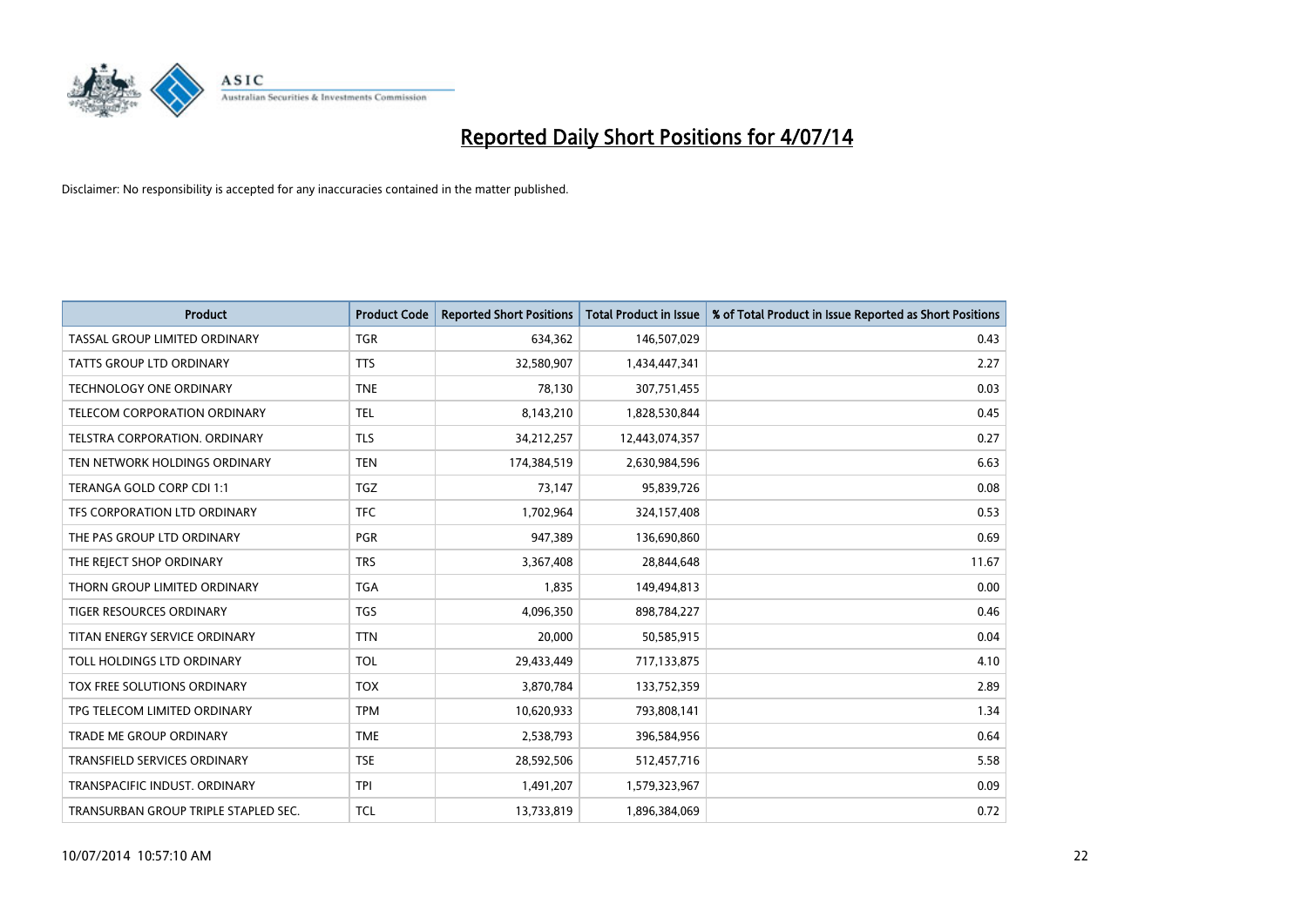

| <b>Product</b>                       | <b>Product Code</b> | <b>Reported Short Positions</b> | <b>Total Product in Issue</b> | % of Total Product in Issue Reported as Short Positions |
|--------------------------------------|---------------------|---------------------------------|-------------------------------|---------------------------------------------------------|
| <b>TREASURY GROUP ORDINARY</b>       | <b>TRG</b>          | 28,060                          | 23,070,755                    | 0.12                                                    |
| TREASURY WINE ESTATE ORDINARY        | <b>TWE</b>          | 28,527,797                      | 649,427,560                   | 4.39                                                    |
| TRITON MIN LTD ORDINARY              | <b>TON</b>          | 73,100                          | 271,127,597                   | 0.03                                                    |
| TROY RESOURCES LTD ORDINARY          | <b>TRY</b>          | 2,437,943                       | 195,034,997                   | 1.25                                                    |
| <b>UGL LIMITED ORDINARY</b>          | UGL                 | 18,379,531                      | 166,511,240                   | 11.04                                                   |
| UNILIFE CORPORATION CDI 6:1          | <b>UNS</b>          | 120,000                         | 268,300,092                   | 0.04                                                    |
| URANEX LIMITED ORDINARY              | <b>UNX</b>          | 86,621                          | 262,089,567                   | 0.03                                                    |
| US MASTERS RES FUND ORDINARY UNITS   | <b>URF</b>          | 27                              | 263,972,915                   | 0.00                                                    |
| UXC LIMITED ORDINARY                 | <b>UXC</b>          | 3,327,457                       | 322,477,434                   | 1.03                                                    |
| VEDA GROUP LTD ORDINARY              | <b>VED</b>          | 16,602,215                      | 842,055,406                   | 1.97                                                    |
| VILLAGE ROADSHOW LTD ORDINARY        | <b>VRL</b>          | 1,283,853                       | 159,504,142                   | 0.80                                                    |
| <b>VIRGIN AUS HLDG LTD ORDINARY</b>  | <b>VAH</b>          | 62,446,714                      | 3,514,825,734                 | 1.78                                                    |
| <b>VIRTUS HEALTH LTD ORDINARY</b>    | <b>VRT</b>          | 3,406,027                       | 79,722,678                    | 4.27                                                    |
| <b>VISION EYE INSTITUTE ORDINARY</b> | <b>VEI</b>          | 32,006                          | 161,017,230                   | 0.02                                                    |
| VNGD US TOTAL MARKET CDI 1:1         | <b>VTS</b>          | 4,068                           | 3,011,493                     | 0.14                                                    |
| <b>VOCATION LTD ORDINARY</b>         | <b>VET</b>          | 11,613,991                      | 202,899,894                   | 5.72                                                    |
| <b>VOCUS COMMS LTD ORDINARY</b>      | VOC                 | 231,592                         | 92,934,834                    | 0.25                                                    |
| WARRNAMBOOL CHEESE ORDINARY          | <b>WCB</b>          | 5,043                           | 56,098,797                    | 0.01                                                    |
| <b>WATPAC LIMITED ORDINARY</b>       | <b>WTP</b>          | 2,615                           | 186,489,922                   | 0.00                                                    |
| <b>WDS LIMITED ORDINARY</b>          | <b>WDS</b>          | $\overline{7}$                  | 144,740,614                   | 0.00                                                    |